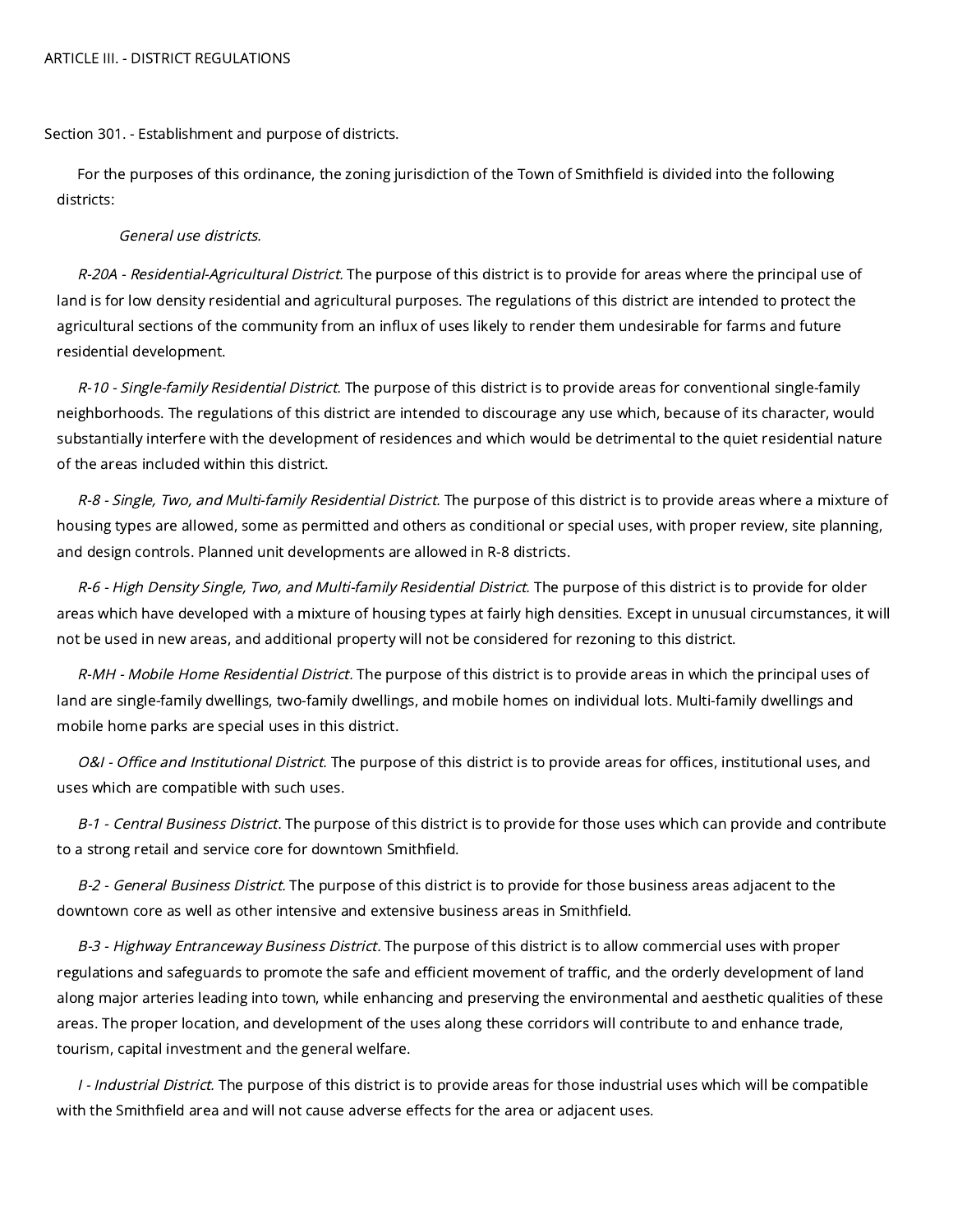AD - Airport District. The purpose of this district is to ensure the appropriate location, design, construction and maintenance of land uses compatible with air transportation facilities. Refer to [Section](https://library.municode.com/) 309 for development standards applicable in this district. (Ord. No. 301, § [1,](https://library.municode.com/) 9-5-95)

# Special use districts.

The purpose of these districts is to promote greater land use compatibility by allowing landowners to voluntarily place their property into classifications in which a special use permit is required as a prerequisite to any use or development. More specifically, the purpose of these districts is identical to that of the corresponding general use districts as indicated below, except that a special use permit is required as a prerequisite to any use or development, as provided in this ordinance.

| General use | Corresponding special |
|-------------|-----------------------|
| district    |                       |
|             | use district          |
| R-20A       | R-20A-SUD             |
| R-10        | R-10-SUD              |
| R-8         | R-8-SUD               |
| R-6         | $R-6-SUD$             |
| R-MH        | R-MH-SUD              |
| O&I         | O&I-SUD               |
| B-1         | B-1-SUD               |
| B-2         | B-2-SUD               |
| B-3         | B-3-SUD               |
|             | <b>I-SUD</b>          |
| AD          | AD-SUD                |

(Ord. No. 301, § 2, 9-5-95)

Overlay districts.

FFDs - these districts are established in Article XI of this ordinance.

FWDs - these districts are established in Article XI of this ordinance.

Interstate Overlay District (IOD) - this district is hereby established and is referenced in Article V of this ordinance. The purpose of this district is to allow certain types of signs along I-95 which would not be considered appropriate in other portions of the jurisdiction.

WS-IV-CA - Critical Area Overlay District. The regulations applicable in this district are established under [section](https://library.municode.com/) 308 of this article. (Ord. of 5-4-93(4),  $\S$  [1](https://library.municode.com/))

WS-IV-PA - Protected Area Overlay District. The regulations applicable in this district are established under [section](https://library.municode.com/) 308 of this article. (Ord. of 5-4-93(4),  $\S$  [1](https://library.municode.com/))

Historic Districts - reserved

Section 302. - Zoning map.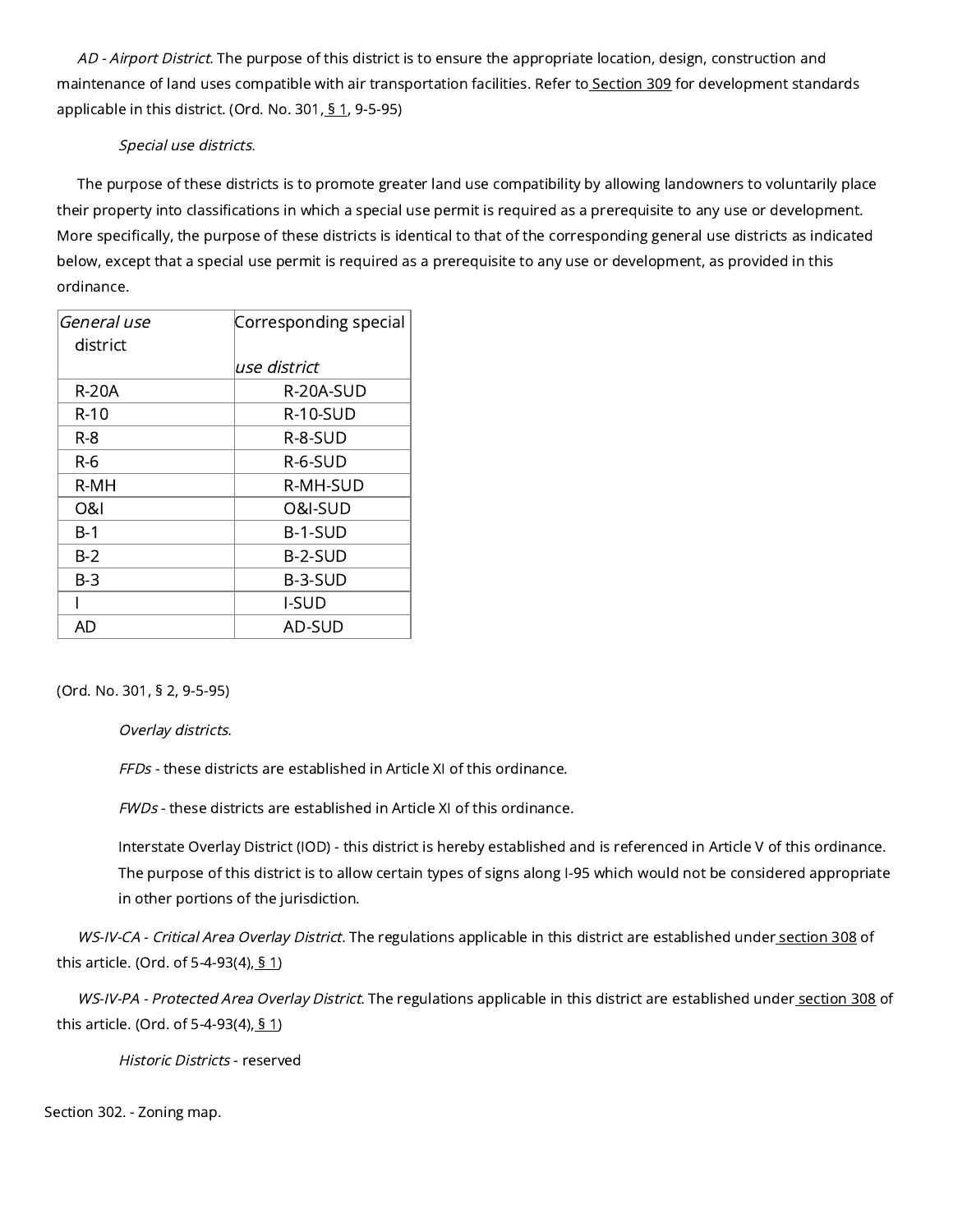The boundaries of the districts are hereby established as shown upon the map accompanying this ordinance and made a part hereof, entitled, "Official Zoning Map, Smithfield, North Carolina." The zoning map and all the notations, references, and all amendments thereto, and other information shown thereon is hereby made a part of this ordinance and the same as if such information set forth on the map were all fully described and set out herein. The zoning map properly attested is on file in the Office of the Zoning Administrator and is available for inspection by the public.

In the creation, by this ordinance, of the respective districts, the Town Council has given due and careful consideration to the peculiar suitability of each and every such district for the particular regulations applied thereto, and the necessary, proper, and comprehensive groupings and arrangements of the various uses and densities of population in accordance with a well-considered plan for the development of the Town.

#### Section 303. - Uncertainty as to boundaries.

The boundaries of such districts as are shown upon the map adopted by this ordinance are hereby adopted and the provisions of this ordinance governing the use of land and buildings, the height of buildings, the sizes of yards about buildings, and other matters as hereinafter set forth, are hereby established and declared to be in effect upon all land included within the boundaries of each and every zone shown upon said map.

If uncertainty exists as to the boundaries of the use districts shown on the official zoning map which is not resolved by the ordinance or ordinances establishing and amending such boundaries, the following rules shall apply.

- 303.1 Boundaries indicated as approximately following the centerlines of streets, highways, or alleys shall be construed to follow such centerlines.
- 303.2 Boundaries indicated as approximately following platted lot lines shall be construed as following such lot lines.
- 303.3 Boundaries indicated as approximately following governmental incorporation or extraterritorial jurisdiction boundaries shall be construed as following such jurisdictional boundaries.
- 303.4 Boundaries indicated as approximately following the center of railroad lines shall be construed to be midway between the main track or tracks.
- 303.5 Boundaries indicated as approximately following the centerlines of streams, rivers, lakes, or other bodies of water shall be construed as following such centerlines.
- 303.6 Boundaries indicated as following shorelines shall be construed to follow such shorelines, and if the shoreline is changed either naturally or as permitted by law, such a boundary shall be construed as moving with the actual shoreline.
- 303.7 Boundaries indicated as following the contours of certain elevations or soils of a particular type shall be construed as following the actual height or soil contour as determined by accepted survey practices.
- 303.8 Boundaries indicated as parallel to or extensions of natural or manmade features indicated in subsections 303.1 through 303.7 above shall be so construed.
- 303.9 Distances not specifically indicated shall be determined by the scale of the official zoning map.

Where uncertainties continue to exist after application of the above rules, appeal may be taken to the Board of Adjustment as provided in Article VII of this ordinance.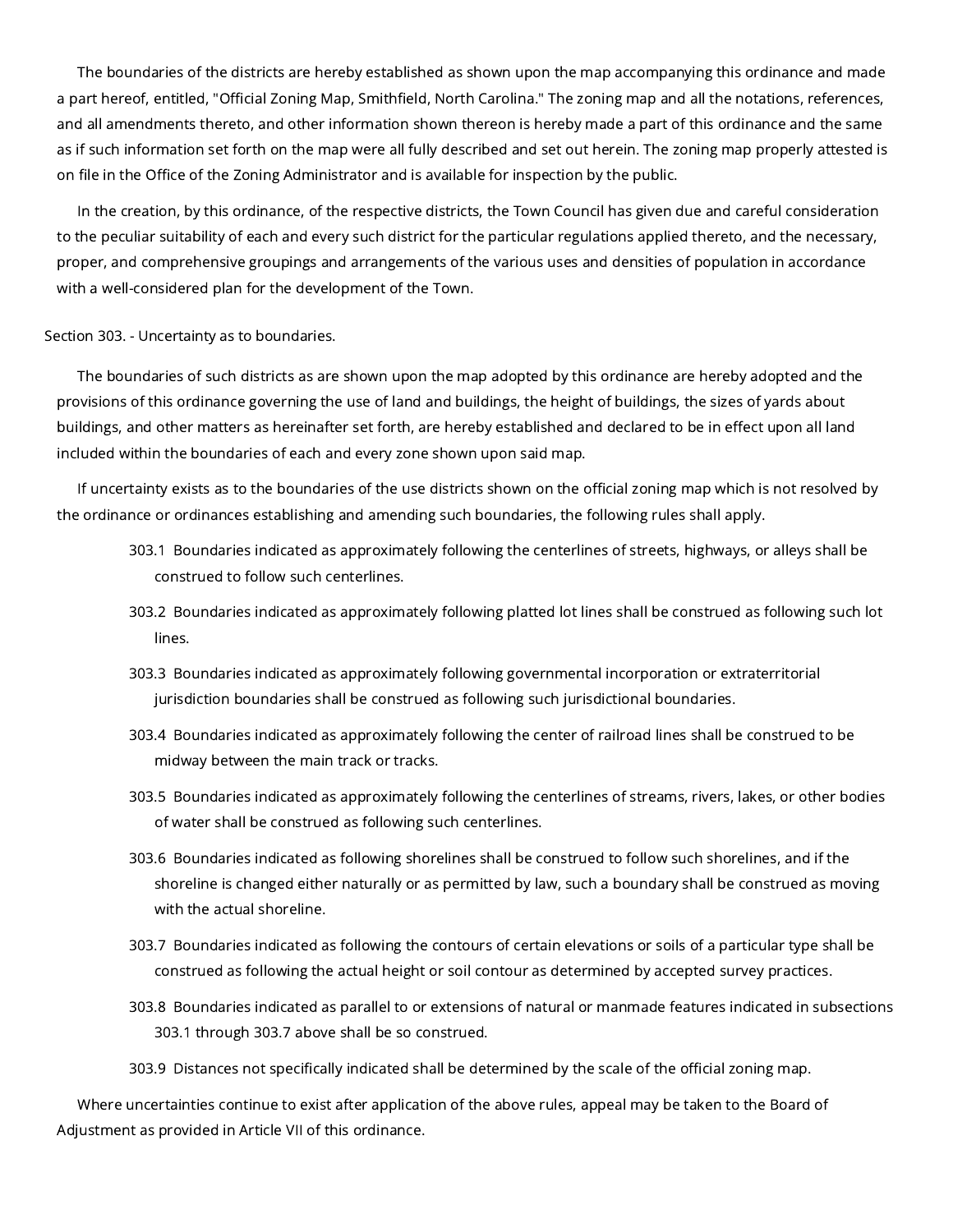Section 304. - Amendments to the Official Zoning Map.

Amendments to the official zoning map shall be adopted by ordinance as provided in Article VIII. Promptly after the adoption of an amendment, the Zoning Administrator shall alter, or cause to be altered, the official zoning map to indicate the amendment. The Town Clerk shall enter in writing upon the face of the map a certification indicating the alteration and citing the date of adoption and the effective date of the amendment, as well as the book and page of record of the ordinance amending the map.

Section 305. - True copy to be maintained.

The Chairman of the Planning Board shall also maintain a true copy of the official zoning map which shall include thereon all matters shown on the official zoning map. The true copy shall have no legal effect except as [provided](https://library.municode.com/) in Section 306.

Section 306. - Replacement and preservation of Official Zoning Map and true copy thereof.

- 306.1 If the official zoning map is damaged, lost, or destroyed in whole or in part, the governing body may by resolution adopt the true copy in whole or in part as the official zoning map, and the Zoning Administrator and Town Clerk shall promptly prepare or cause to be prepared a new true copy of the official zoning map. From time-to-time, the governing body may by resolution adopt a new official zoning map if the prior map becomes difficult to interpret due to the number of amendments or other matters shown thereon, or if the governing body desires to replace the map for other reasons, provided that the new map is an exact copy of the prior map. If the new map is not an exact copy of the prior map, the Town Council may by ordinance adopt a new map as an amendment to this ordinance.
- 306.2 The Zoning Administrator shall preserve any and all remaining parts of all prior official zoning maps and true copies thereof together with all available records pertaining to their adoption, amendment, or repeal.

Section 307. - Regulations for districts.

- 307.1 Table of Permitted Uses. Uses allowed in the districts named in this ordinance shall be in accordance with the following table in which "x" signifies that the use is permitted as of right, "c" indicates that the use is a conditional use which requires approval of the Board of Adjustment, "s" indicates that the use is a special use which requires approval of the Town Council, and a blank indicates that the use is not permitted in that zoning district. Uses allowed in Special Use Districts shall be in accordance with Section 307.4.
- 307.1 Table of Permitted Uses.

Residential Districts

|                                       | <b>Districts</b>          |                           |       |                           |                           |
|---------------------------------------|---------------------------|---------------------------|-------|---------------------------|---------------------------|
| <b>Use</b>                            | <b>R-20A</b>              | $R-10$                    | $R-8$ | $R-6$                     | R-MH                      |
| Single-family dwellings               | $\boldsymbol{\mathsf{x}}$ | $\boldsymbol{\mathsf{x}}$ | X     | $\boldsymbol{\mathsf{X}}$ | $\boldsymbol{\mathsf{x}}$ |
| Two-family dwellings                  |                           |                           | X     | $\boldsymbol{\mathsf{x}}$ | $\boldsymbol{\mathsf{x}}$ |
| Multi-family dwellings and townhouses |                           |                           | S     | S                         | S                         |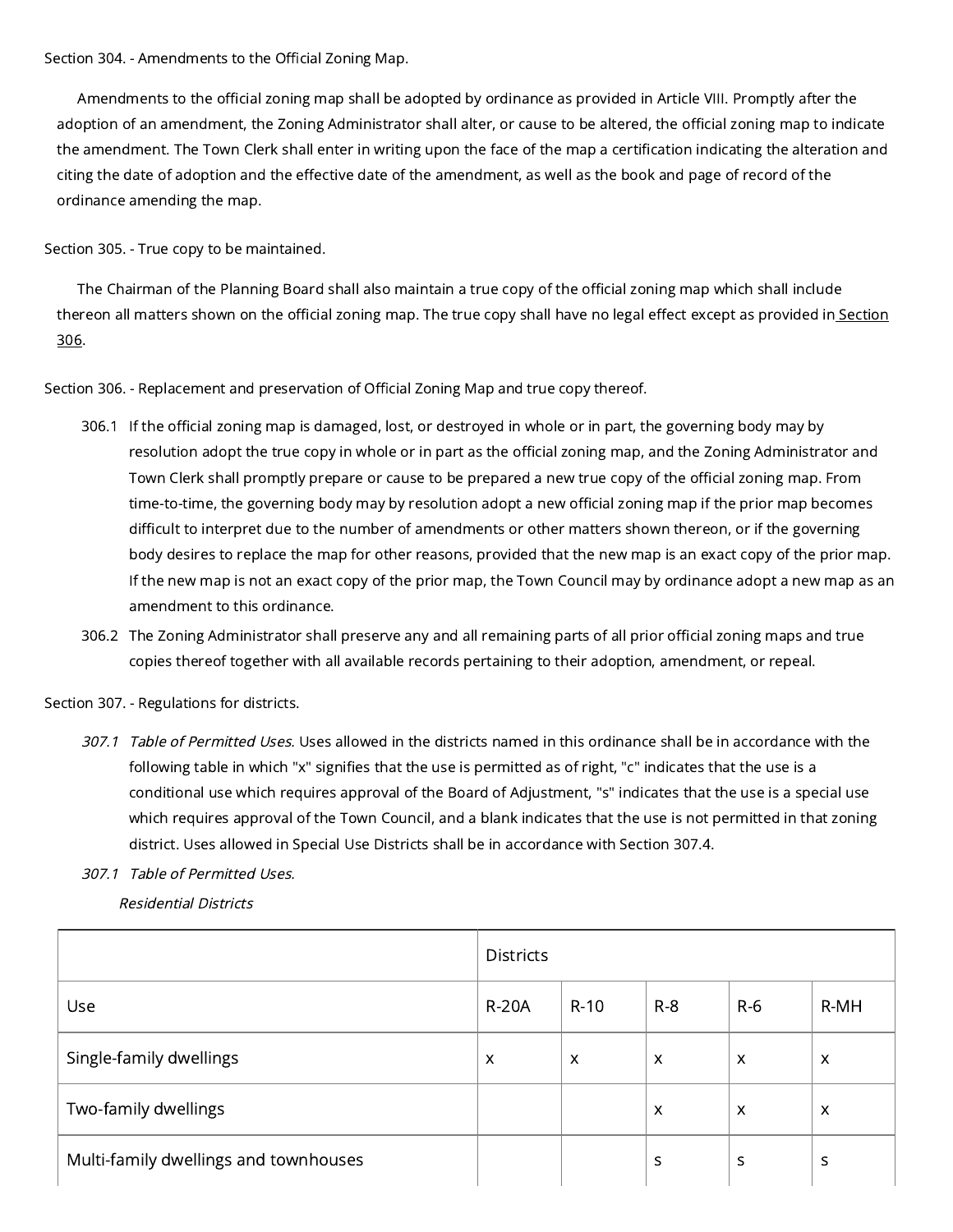| Manufactured homes, Class A on individual lots                                                                                                                                                                               | $\boldsymbol{\mathsf{X}}$ |              |                           |                           | $\boldsymbol{\mathsf{x}}$ |
|------------------------------------------------------------------------------------------------------------------------------------------------------------------------------------------------------------------------------|---------------------------|--------------|---------------------------|---------------------------|---------------------------|
| Manufactured homes, Class B on individual lots                                                                                                                                                                               | $\mathsf{C}$              |              |                           |                           | $\boldsymbol{\mathsf{X}}$ |
| Mobile home parks                                                                                                                                                                                                            |                           |              |                           |                           | S                         |
| Family care homes as defined in GS 168-21 for<br>handicapped persons as defined in GS 168, Article 3,<br>provided that no such home may be located within a<br>one-half (1/2) mile radius of an existing family care<br>home | $\boldsymbol{\mathsf{X}}$ | X            | $\boldsymbol{\mathsf{X}}$ | $\mathsf{x}$              | $\boldsymbol{\mathsf{x}}$ |
| Bonafide farms and their customary appurtenances                                                                                                                                                                             | $\boldsymbol{\mathsf{X}}$ |              |                           |                           |                           |
| Rooming and boarding houses and bed and<br>breakfast inns                                                                                                                                                                    |                           |              |                           | $\boldsymbol{\mathsf{x}}$ |                           |
| Schools, colleges, and universities                                                                                                                                                                                          | S                         | $\mathbf S$  | S                         | S                         | S                         |
| Nursery schools and day care establishments                                                                                                                                                                                  | C                         | $\mathsf{C}$ | $\mathsf{C}$              | $\mathsf{C}$              | $\mathsf{C}$              |

# (Ord. of 11-1-94, § 1; Ord. No. 424, 1-3-06)

|                                                                       | <b>Districts</b> |              |              |              |              |
|-----------------------------------------------------------------------|------------------|--------------|--------------|--------------|--------------|
| Use                                                                   | <b>R-20A</b>     | $R-10$       | $R-8$        | $R-6$        | R-MH         |
| Places of worship                                                     | $\mathsf{C}$     | $\mathsf{C}$ | $\mathsf C$  | $\mathsf C$  | $\mathsf{C}$ |
| Parks and recreation areas                                            | S                | $\mathsf{S}$ | $\sf S$      | $\mathsf{S}$ | S            |
| Public or neighborhood swimming pools                                 | S                | $\mathsf{s}$ | $\mathsf{s}$ | S            | S            |
| Public uses                                                           | $\sf S$          | S            | $\sf S$      | $\mathsf{S}$ | S            |
| Recreational buildings and facilities for residential<br>developments | S                | S            | S            | <sub>S</sub> | S            |
| Country clubs                                                         | S                | $\mathsf{S}$ | $\mathsf{s}$ | $\mathsf{s}$ | S            |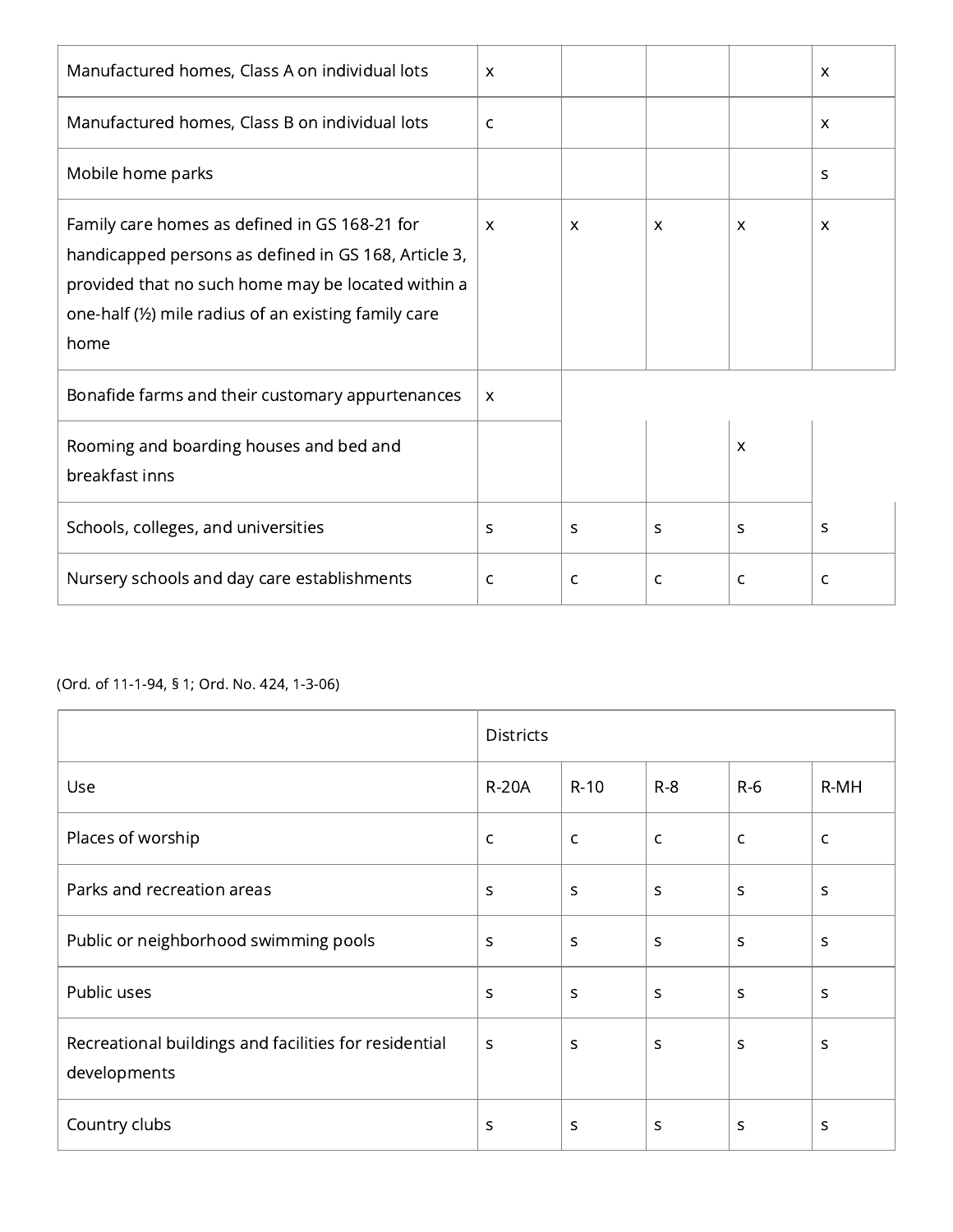| Golf courses                                                                               | S                         | S                         | S                         | S                         | S                         |
|--------------------------------------------------------------------------------------------|---------------------------|---------------------------|---------------------------|---------------------------|---------------------------|
| Public or neighborhood tennis courts                                                       | S                         | S                         | S                         | S                         | S                         |
| Convalescent, nursing, and rest homes                                                      | $\mathsf{C}$              |                           | C                         |                           |                           |
| Planned unit developments                                                                  |                           |                           | S                         |                           |                           |
| Accessory buildings, structures, and uses in<br>accordance with Article II                 | $\boldsymbol{\mathsf{x}}$ | $\boldsymbol{\mathsf{x}}$ | $\boldsymbol{\mathsf{x}}$ | $\boldsymbol{\mathsf{X}}$ | $\boldsymbol{\mathsf{X}}$ |
| Home occupations in accordance with Article II                                             | $\boldsymbol{\mathsf{X}}$ | $\mathsf{x}$              | $\boldsymbol{\mathsf{X}}$ | $\mathsf{x}$              | $\boldsymbol{\mathsf{X}}$ |
| Signs in accordance with Article V                                                         | $\boldsymbol{\mathsf{X}}$ | $\boldsymbol{\mathsf{X}}$ | $\mathsf{x}$              | $\boldsymbol{\mathsf{x}}$ | $\boldsymbol{\mathsf{X}}$ |
| Temporary uses in accordance with Article VII                                              | $\mathsf{C}$              | C                         | C                         | C                         | $\mathsf{C}$              |
| Temporary office units in accordance with Article II                                       | $\mathsf{x}$              | $\mathsf{x}$              | $\boldsymbol{\mathsf{X}}$ | $\mathsf{x}$              | $\boldsymbol{\mathsf{x}}$ |
| Animal kennels/boarding facilities including<br>accessory grooming (Ord. No. 364, 10-3-00) | S                         |                           |                           |                           |                           |

# Office and Institutional District

| Use                               | District<br>ଠ&ା |
|-----------------------------------|-----------------|
| Barber or beauty shop             | р               |
| Offices                           | x               |
| Research laboratories             | C               |
| Drugstores                        | C               |
| Places of worship                 | Χ               |
| Schools                           | x               |
| Libraries                         | Χ               |
| Museums                           | x               |
| Art galleries                     | Χ               |
| Junkyards                         | S               |
| Parks                             | x               |
| Playgrounds                       | x               |
| Community centers                 | X               |
| Cemeteries                        | x               |
| Government buildings              | x               |
| Civic and fraternal meeting halls | C               |
| Armories                          | x               |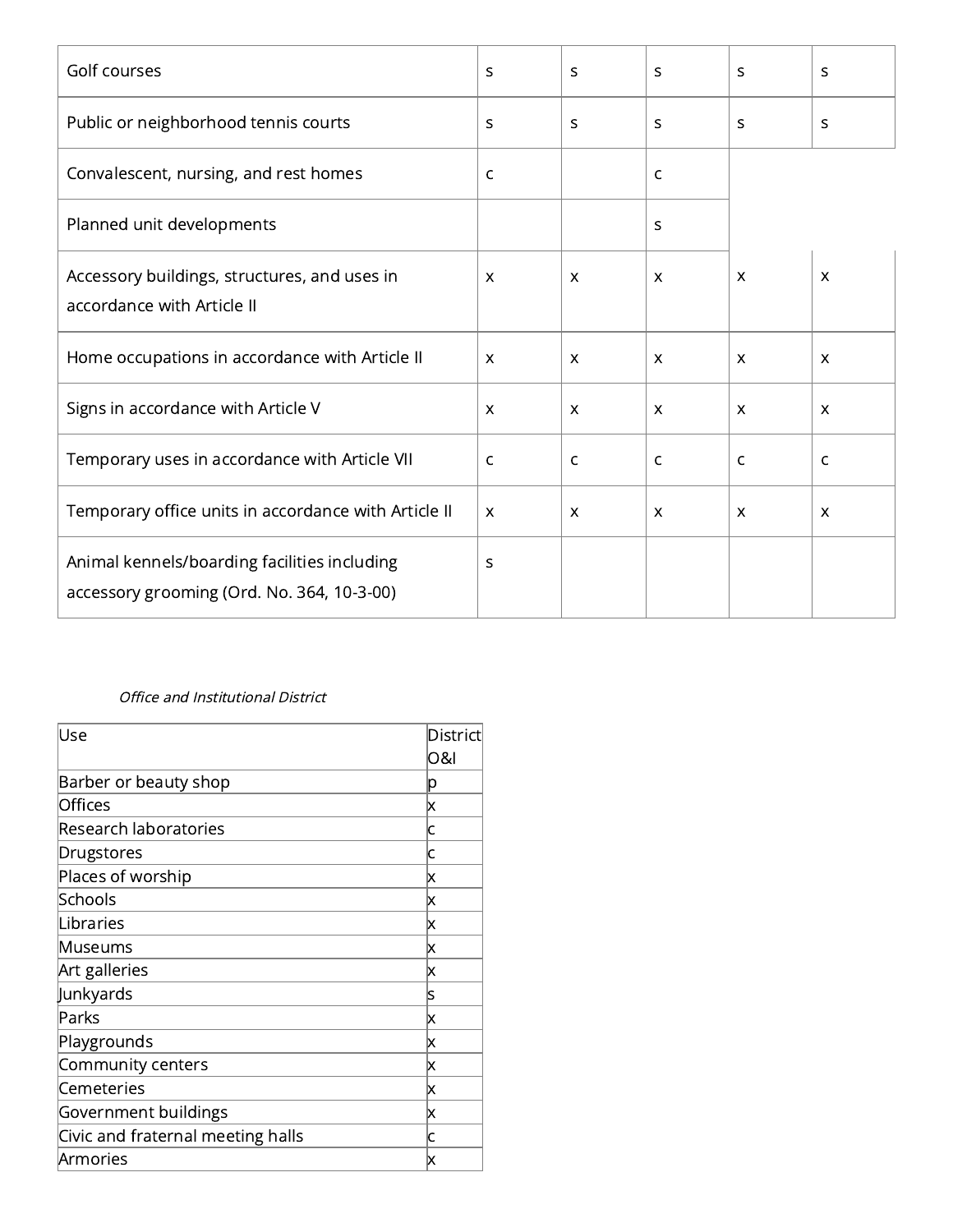| Financial institutions                                                     | х                         |
|----------------------------------------------------------------------------|---------------------------|
| Studios for artists, designers, and                                        | x                         |
| photographers, and studios for the performing                              |                           |
| arts                                                                       |                           |
| Parking lots                                                               | Χ                         |
| Parking structures and underground parking                                 | c                         |
| garages                                                                    |                           |
| Floral and gift shops                                                      | X                         |
| Public uses not otherwise mentioned in this list                           | Ċ                         |
| <b>Funeral homes</b>                                                       | c                         |
| Hotels                                                                     | c                         |
| Motels                                                                     | c                         |
| Convalescent, nursing, and rest homes                                      | c                         |
| Hospitals                                                                  | X                         |
| Clinics                                                                    | Χ                         |
| Opticians and optical goods                                                | $\boldsymbol{\mathsf{x}}$ |
| Restaurants and cafeterias primarily for                                   | $\boldsymbol{\mathsf{x}}$ |
| employees, patients, or students located in                                |                           |
| same building as another use and having no                                 |                           |
| outside advertising or drive-in facilities                                 |                           |
| Residential uses                                                           |                           |
|                                                                            | s                         |
| Accessory buildings, structures, and uses in<br>accordance with Article II | x                         |
|                                                                            |                           |
| Home occupations in accordance with Article II                             | X                         |
| Signs in accordance with Article V                                         | X                         |
| Temporary uses in accordance with Article VII                              | c                         |
| Temporary office units in accordance with<br>Article II                    | x                         |
| Mobile and modular office units in accordance                              | X                         |
| with ArticleII                                                             |                           |
| Newspaper printing and publishing services                                 | X                         |
| (Ord. No. 357, 7-11-00)                                                    |                           |
| Commercial amusement uses as defined in                                    | s                         |
| <u>section 1003</u> may include, but shall not be                          |                           |
| limited to:                                                                |                           |
| 1. Bowling alleys                                                          |                           |
| Arcade, game rooms<br>2.                                                   |                           |
| 3. Billiard halls                                                          |                           |
| 4. Skating rinks                                                           |                           |
| 5. Dinner theatres                                                         |                           |
| 6. Any use which employs, as incidental or                                 |                           |
| subordinate to the primary use of the property,                            |                           |
| more than five (5) coin-operated amusement                                 |                           |
| devices                                                                    |                           |
| With the exception that clubs, whether public or                           |                           |
| private, shall not be allowed in the B-1                                   |                           |
| (Business) zoning district. (Ord. No. 404, 9-3-02)                         |                           |
|                                                                            |                           |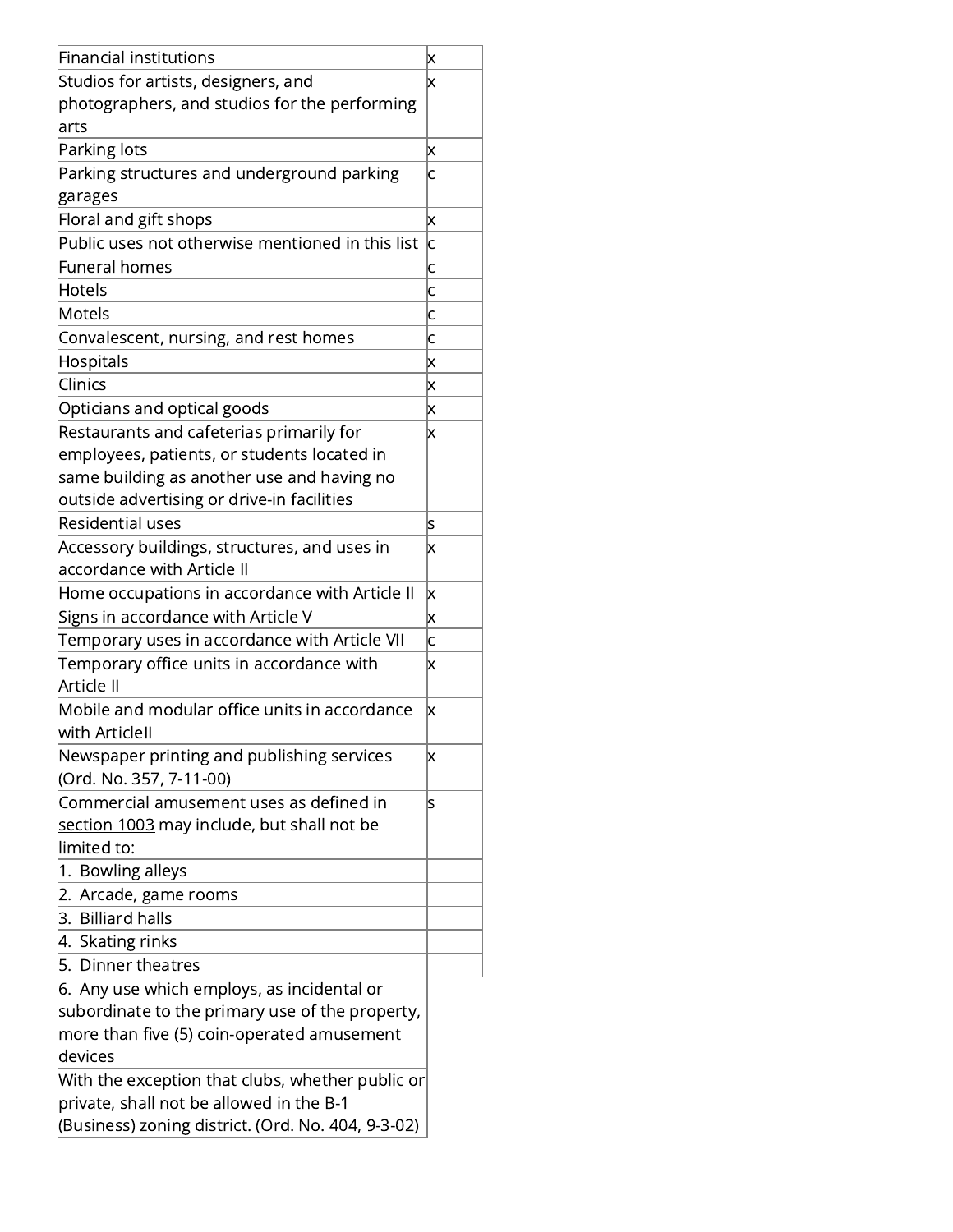| Use                                               | District                  |
|---------------------------------------------------|---------------------------|
|                                                   | $B-1$                     |
| All of the following, which have no drive-in      |                           |
| windows:*                                         |                           |
| <b>Retail businesses</b>                          | Χ                         |
| Professional offices                              | Χ                         |
| Restaurants                                       | $\boldsymbol{\mathsf{x}}$ |
| Movie theaters                                    | Χ                         |
| <b>Financial institutions</b>                     | $\boldsymbol{\mathsf{x}}$ |
| Barber and beauty shops                           | $\boldsymbol{\mathsf{x}}$ |
| Shoe repair shops                                 | $\boldsymbol{\mathsf{x}}$ |
| Laundry and dry-cleaning establishments           | Χ                         |
| Florists                                          | $\boldsymbol{\mathsf{x}}$ |
| Places of worship                                 | $\boldsymbol{\mathsf{x}}$ |
| Governmental uses                                 | X                         |
| *Any use in the list above which has a drive-in   |                           |
| window shall be a conditional use in this         |                           |
| district.                                         |                           |
| The following residential uses: multi-family      | ls                        |
| dwellings, loft and studio apartments             |                           |
| Residential uses above first occupiable floor     | Χ                         |
| Mixed use developments and unified                | S                         |
| commercial developments                           |                           |
| Accessory buildings, structures and uses in       | $\boldsymbol{\mathsf{x}}$ |
| accordance with Article II                        |                           |
| Signs in accordance with Article V                | x                         |
| Printing and publishing                           | s                         |
| Temporary uses in accordance with Article VII     | s                         |
| Temporary office units in accordance with         | $\boldsymbol{\mathsf{x}}$ |
| Article II                                        |                           |
| Mobile and modular office units in accordance     | C                         |
| with Articles II and VII                          |                           |
| Commercial amusement uses as defined in           | s                         |
| <u>section 1003</u> may include, but shall not be |                           |
| limited to:                                       |                           |
| 1. Bowling alleys                                 |                           |
| Arcade, game rooms<br>2.                          |                           |
| 3. Billiard halls                                 |                           |
| 4. Skating rinks                                  |                           |
| 5. Dinner theatres                                |                           |
| 6. Any use which employs, as incidental or        |                           |
| subordinate to the primary use of the property,   |                           |
| more than five (5) coin-operated amusement        |                           |
| devices                                           |                           |
| With the exception that clubs, whether public or  |                           |
| private, shall not be allowed in the B-1          |                           |
| (Business) zoning district.                       |                           |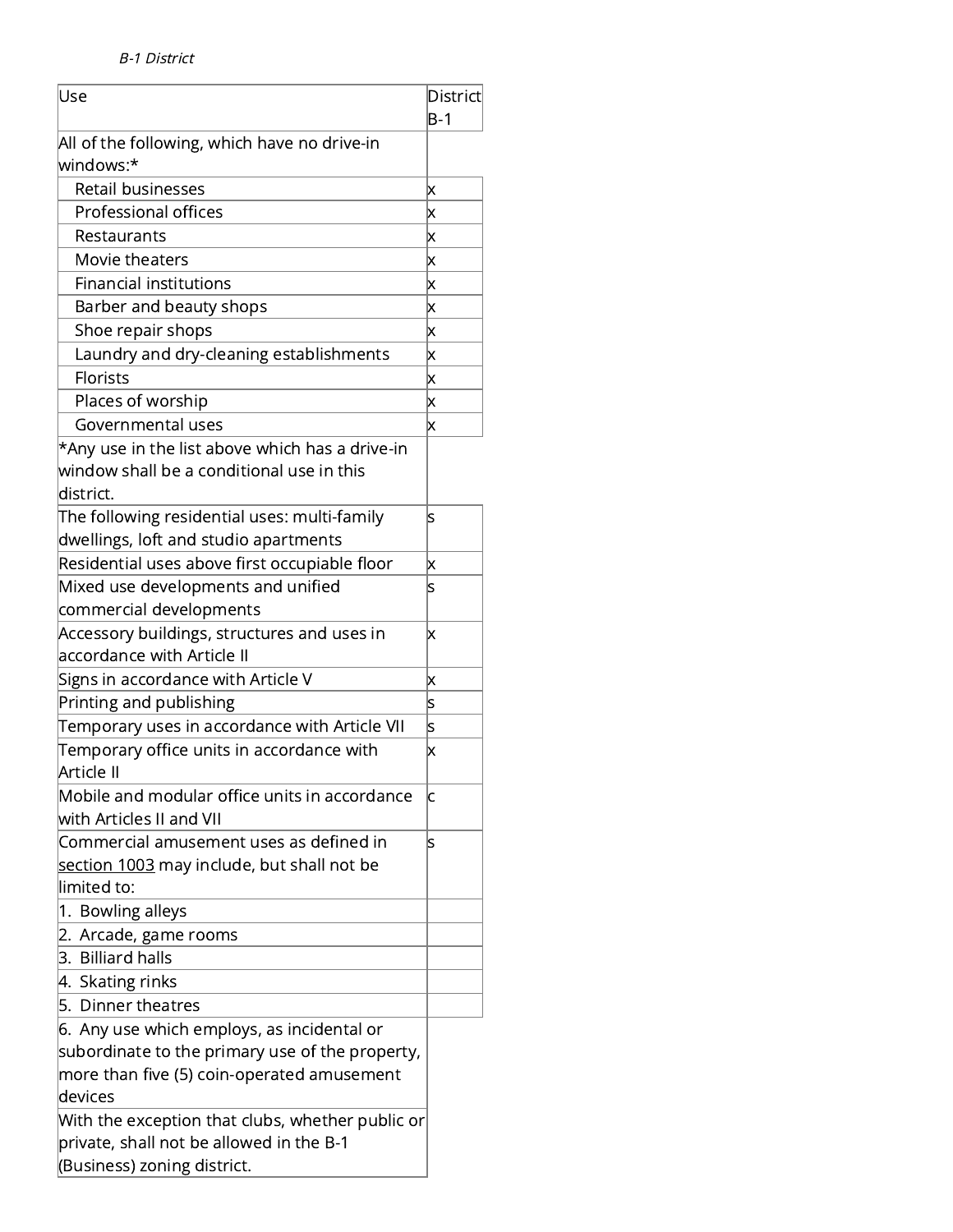| Auction houses |                |
|----------------|----------------|
|                | Ord.           |
|                | No.            |
|                | $ 429, 8-$     |
|                | $ 9-06\rangle$ |

# (Ord. No. 404, 9-3-02; Ord. No. 425, 1-3-06)

B-2 and B-3 Districts

| lUse                                                                                                                                                                                                                                                                                                                                                                                                                                                                                                                              | District                |
|-----------------------------------------------------------------------------------------------------------------------------------------------------------------------------------------------------------------------------------------------------------------------------------------------------------------------------------------------------------------------------------------------------------------------------------------------------------------------------------------------------------------------------------|-------------------------|
|                                                                                                                                                                                                                                                                                                                                                                                                                                                                                                                                   | $B-2B-$                 |
|                                                                                                                                                                                                                                                                                                                                                                                                                                                                                                                                   | 3                       |
| Any retail or wholesale business, educational,<br>medical, dental, optical establishment or service<br>establishment excluding warehousing, or public<br>use or utility or place of worship, or place of<br>assembly, which is enclosed in a building and<br>does not and will not emit smoke, odor, dust,<br>fumes, glare, noise, radiation, or vibration from<br>the building in which it is located, and does not<br>and will not involve bulk storage of volatile<br>materials or other fire hazards, and which does          | x                       |
| not have a drive-in window, except that<br>commercial amusement uses are a special use                                                                                                                                                                                                                                                                                                                                                                                                                                            |                         |
| even if they meet these conditions                                                                                                                                                                                                                                                                                                                                                                                                                                                                                                |                         |
| Establishments of the types listed above which<br>have outdoor sales, service or storage areas,<br>drive-in windows, or would emit smoke, odor,<br>dust, fumes, glare, noise, radiation, or vibration<br>from the building in which they are located or<br>involve possible fire hazards, except that the<br>following are permitted uses in the districts<br>indicated even though they involve outdoor<br>sales, storage, or operations, provided such<br>sales, storage, or operations do not encroach<br>into required yards: | ls                      |
| -Automobile sales                                                                                                                                                                                                                                                                                                                                                                                                                                                                                                                 | S                       |
| -Automobile service stations                                                                                                                                                                                                                                                                                                                                                                                                                                                                                                      | $\mathsf{\overline{x}}$ |
| -Bus stations                                                                                                                                                                                                                                                                                                                                                                                                                                                                                                                     | X                       |
| -Car washes                                                                                                                                                                                                                                                                                                                                                                                                                                                                                                                       | Χ                       |
| Financial institutions having drive-in windows                                                                                                                                                                                                                                                                                                                                                                                                                                                                                    | X                       |
| -Parking lots                                                                                                                                                                                                                                                                                                                                                                                                                                                                                                                     | X                       |
| Parking structures and underground parking<br>garages                                                                                                                                                                                                                                                                                                                                                                                                                                                                             | S                       |
| Light manufacturing uses involving fewer than<br>35 employees and warehousing uses, including<br>mini-storage warehouses                                                                                                                                                                                                                                                                                                                                                                                                          | ls                      |
| Minor shopping center                                                                                                                                                                                                                                                                                                                                                                                                                                                                                                             | Χ                       |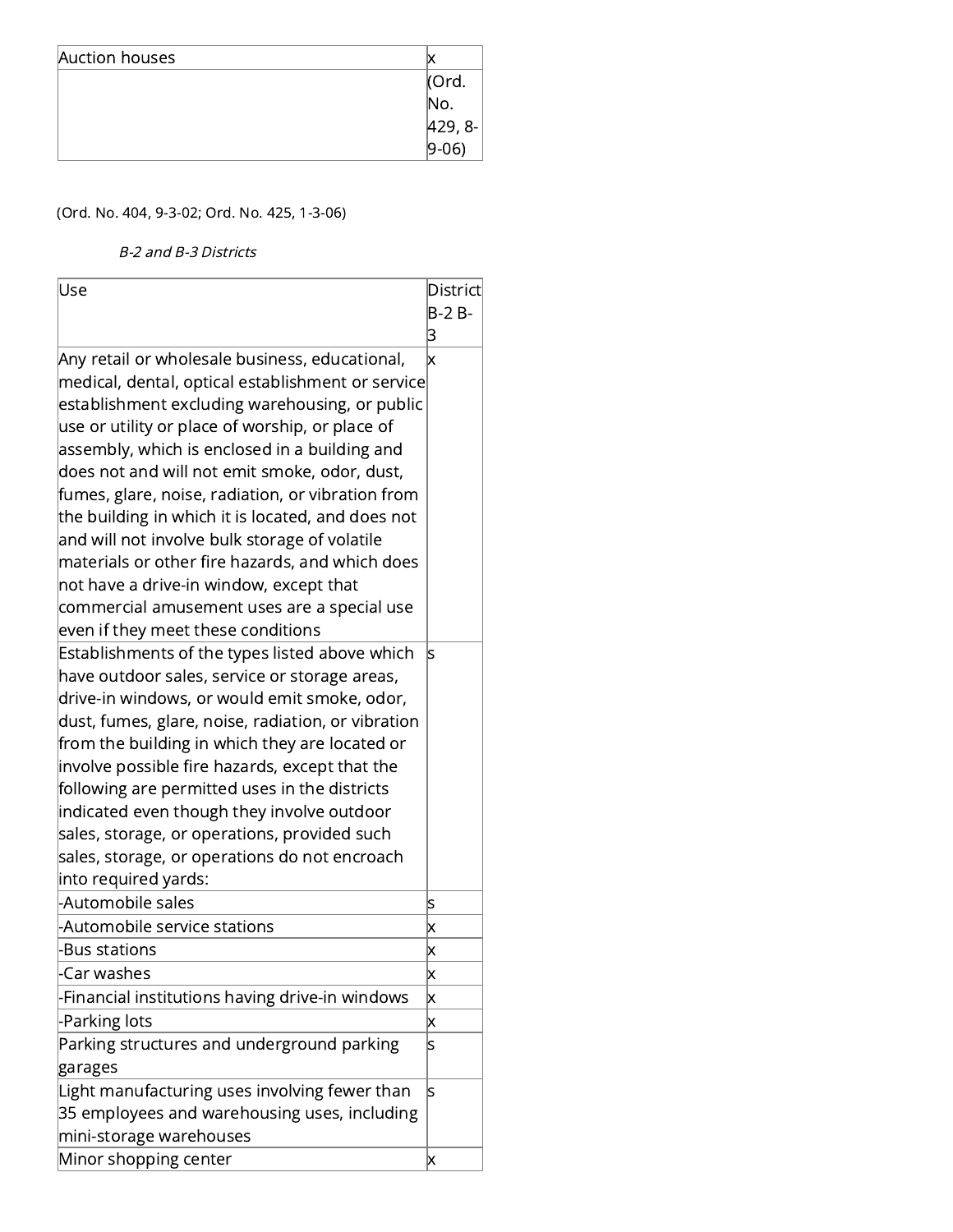| Major shopping centert                             | S                         |
|----------------------------------------------------|---------------------------|
| The following residential uses: single, two, and   | S                         |
| multi-family dwellings, loft and studio            |                           |
| apartments                                         |                           |
| Recreational vehicle parks                         | с                         |
| Accessory buildings, structures, and uses in       | Χ                         |
| accordance with Article II                         |                           |
| Signs in accordance with Article V                 | $\boldsymbol{\mathsf{x}}$ |
| Temporary uses in accordance with Article VII      | s                         |
| Temporary office units in accordance with          | x                         |
| Article II                                         |                           |
| Mobile and modular office units in accordance      |                           |
| with Article II                                    |                           |
| Adult Oriented Business as defined under           | ls                        |
| section 1003. of this Code as a special use in B-  |                           |
| 2/B-3 districts                                    |                           |
| (1)                                                |                           |
| No such business shall be located within 2,000     |                           |
| feet of any other sexually oriented business, as   |                           |
| measured in a straight line from property line to  |                           |
| property line;                                     |                           |
| (2)                                                |                           |
| No such business shall be located within 1,000     |                           |
| feet of a church, public or private elementary or  |                           |
| secondary school, child day care or nursery,       |                           |
| public park, residentially used or residentially   |                           |
| zoned property, or any establishment with an       |                           |
| on-premise ABC license, as measured on a           |                           |
| straight line from property line to property line; |                           |
| (3)                                                |                           |
| There shall be no more than one adult oriented     |                           |
| business on the same property or in the same       |                           |
| building, structure, or portion thereof;           |                           |
| (4)                                                |                           |
| No other principal or accessory use may occupy     |                           |
| the same building, structure, property, or         |                           |
| portion thereof of any adult oriented business;    |                           |
| (5)                                                |                           |
| Except for signs as permitted under Article V of   |                           |
| this Code, there shall be no other                 |                           |
| advertisements, displays, or other promotional     |                           |
| materials visible to the public from pedestrian    |                           |
| sidewalks, walkway, or vehicular use areas.        |                           |
| Commercial amusement uses as defined in            | S                         |
| section 1003. Such uses may include, but shall     |                           |
| not be limited to:                                 |                           |
| (1)                                                |                           |
| <b>Bowling alleys</b>                              |                           |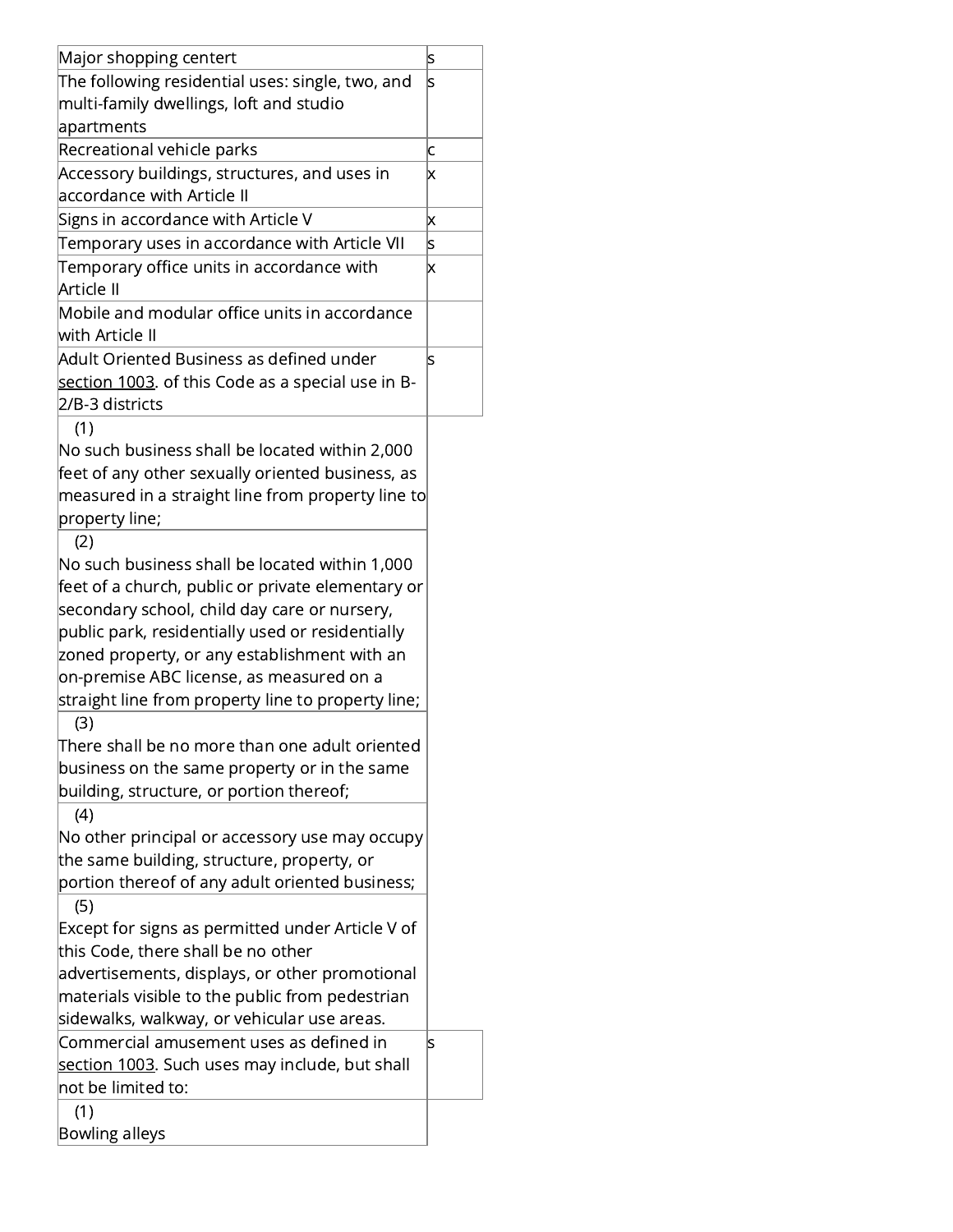| (2)                                             |         |
|-------------------------------------------------|---------|
| Arcades, game rooms                             |         |
| (3)                                             |         |
| Miniature golf/driving ranges                   |         |
| (4)                                             |         |
| <b>Billiard halls</b>                           |         |
| (5)                                             |         |
| <b>Skating rinks</b>                            |         |
| (6)                                             |         |
| Dinner theatres                                 |         |
| (7)                                             |         |
| Raceways                                        |         |
| (8)                                             |         |
| Any use which employs, as incidental or         |         |
| subordinate to the primary use of the property, |         |
| more than five (5) coin-operated amusement      |         |
| devices                                         |         |
| (9)                                             |         |
| Mechanical rides, such as ferris wheels, roller |         |
| coasters, bumper cars, etc.                     |         |
| (10)                                            |         |
| Clubs, whether public or private, providing     |         |
| entertainment, whether live or programmed,      |         |
| for an admission charge, membership fee, or     |         |
| other form of compensation                      |         |
| <b>Professional offices</b>                     | X       |
| Unit ownership development                      | S       |
| Sidewalk sales as a temporary use defined in    | X       |
| <u>section 1003</u>                             |         |
| Temporary uses as defined in section 1003       | S       |
| <b>Auction houses</b>                           | x       |
|                                                 | (Ord.   |
|                                                 | No.     |
|                                                 | 429, 8- |
|                                                 | $9-06$  |

(Ord. No. 298, §§ 1—3, 6-6-95; Ord. No. 343, 8-3-99; Ord. No. 408, 11-19-02; Ord. No. 416, 5-3-05)

I District

| II | Diatui<br>---- |
|----|----------------|
|    |                |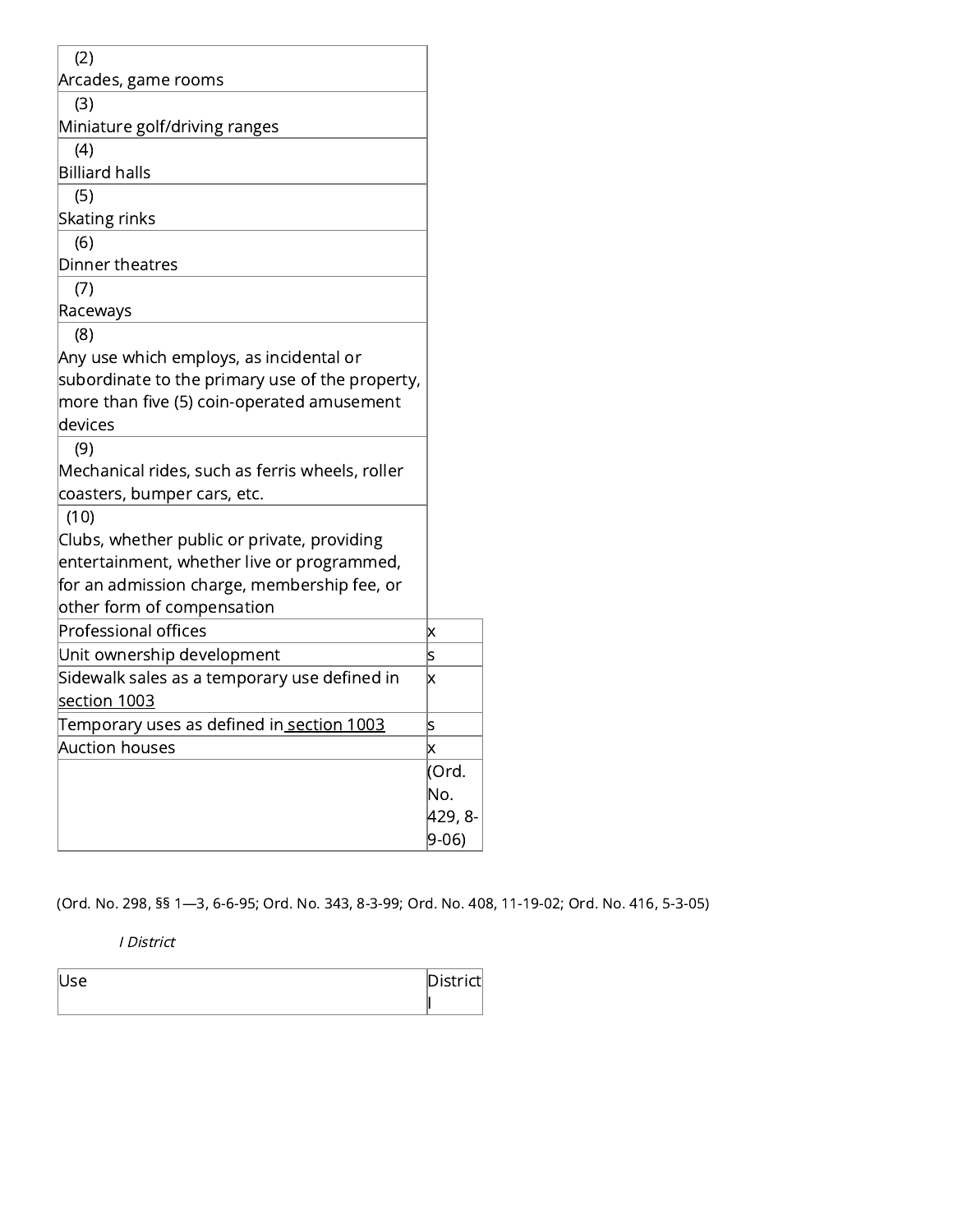| Any manufacturing, processing, or warehousing $x$                       |        |
|-------------------------------------------------------------------------|--------|
| or transportation use or public use or utility                          |        |
| including offices associated with these uses,                           |        |
| which is enclosed in a building and does not                            |        |
| and will not emit smoke, odor, dust, fumes,                             |        |
| glare, noise, vibrations, nuclear waste, or                             |        |
| radioactivity, from the building in which it is                         |        |
| located, except acid manufacture, cement, lime,                         |        |
| gypsum, or plaster of paris manufacture,                                |        |
| distillation of bones, explosives manufacture or                        |        |
| storage, fat rendering, fish or fertilizer plant,                       |        |
| garbage, waste parts, dead animal reduction or                          |        |
| dumping, gas manufacture, glue manufacture,                             |        |
| stockyards or slaughter of animals, tannery, or                         |        |
| pulp manufacture                                                        |        |
| Any manufacturing, processing, warehousing,                             | S      |
| or transportation use or public use or utility                          |        |
| including offices associated with these uses                            |        |
|                                                                         |        |
| which involves outdoor storage, service,                                |        |
| operations, emits or will emit smoke, odor,                             |        |
| dust, fumes, glare, noise, vibrations, nuclear                          |        |
| waste, or radioactivity, from the building in                           |        |
| which it is located or involves bulk storage of                         |        |
| combustible materials or is among the uses                              |        |
| listed as exceptions in the list immediately                            |        |
| above                                                                   |        |
| <b>Professional offices</b>                                             | S      |
| Cafeterias and snack bars for employees and                             | x      |
| offices of plants and facilities                                        |        |
| Accessory buildings, structures, and uses in                            | X      |
| accordance with Article II                                              |        |
| Signs in accordance with Article V                                      | X      |
| Temporary uses in accordance with Article VII                           | C      |
| Temporary office units in accordance with                               | X      |
| Article II                                                              |        |
| Mobile and modular office units in accordance                           | x      |
| with Article II                                                         |        |
| Outlet stores for industrial establishments in                          | X      |
| this district shall be considered as accessory                          |        |
| uses, provided that such stores shall be limited                        |        |
| to ten (10) percent of the gross floor area of the                      |        |
| buildings containing the industrial                                     |        |
| establishment or 2500 square feet, whichever is                         |        |
| less                                                                    |        |
|                                                                         |        |
|                                                                         |        |
| Child day care establishments                                           | S      |
| Temporary uses as defined in section 1003<br>Studio for performing arts | X<br>s |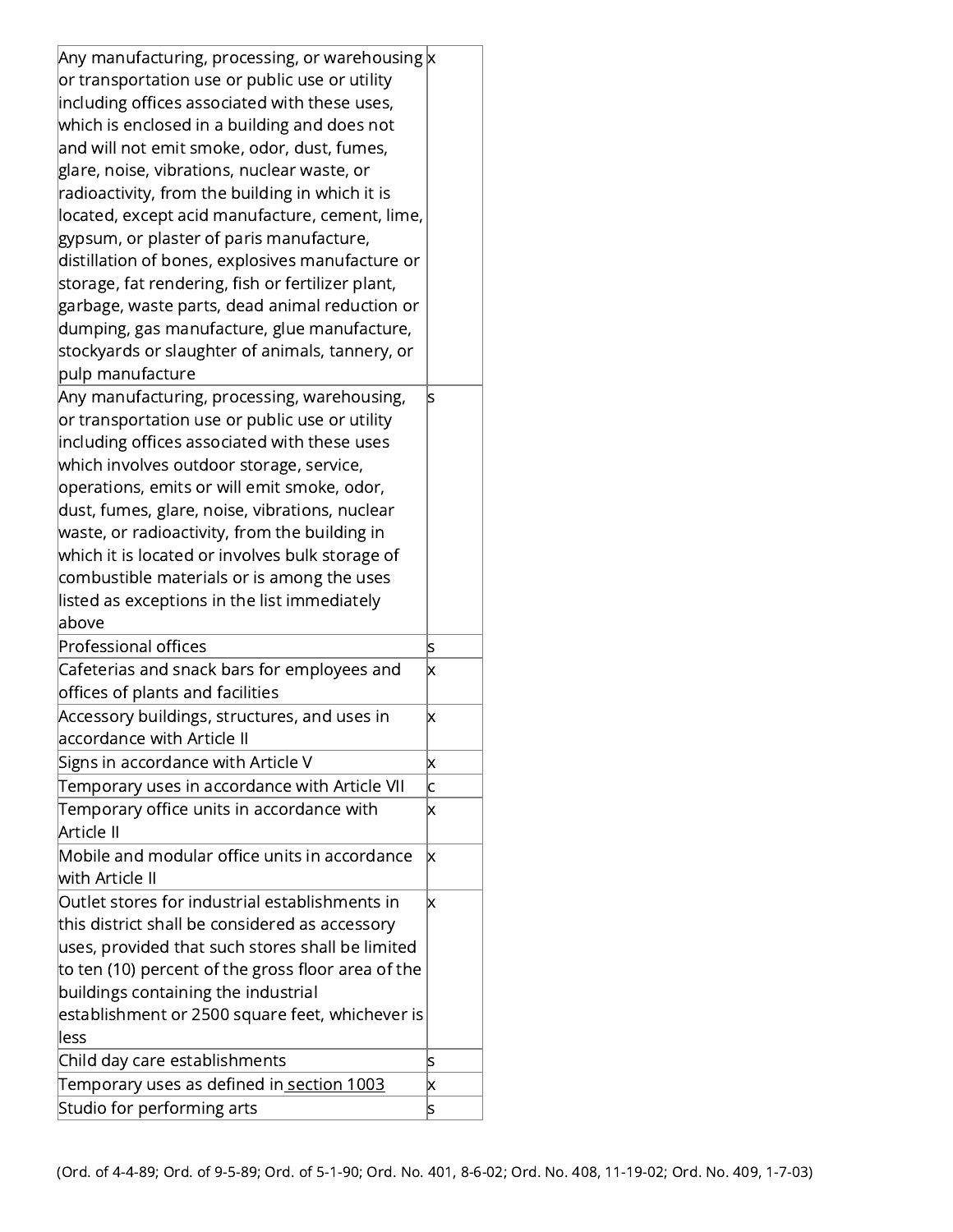| Airport District |                       |
|------------------|-----------------------|
| Use              | District<br><b>AD</b> |
| See section 309. |                       |

## (Ord. No. 301, § 3, 9-5-95; Ord. No. 373, 4-3-01; Ord. No. 383, 8-7-01; Ord. No. 387, 8-7-01; Ord. No. 390, 9-4-01)

## 307.2 Site Development and Operations Standards Within the B-3, and Industrial Districts.

- I. Development and operations standards.
	- (a) Parking, access, and circulation lanes between the principle [principal] building and the street(s) shall be surfaced with blacktop, concrete or brick and shall be separated from required yards or open areas by continuous curbing or some other acceptable method (decorative fencing, hedge, planter, etc.) which will define and separate vehicular areas from required yards and pedestrian traffic.
	- (b) Paved parking areas may encroach into fifty (50%) per cent of the width of any required yard. Gravel or unimproved parking areas shall comply with all minimum yard requirements.
	- (c) Outdoor storage, display, operations or service areas, when proposed in conjunction with a special or conditional use permit request, shall not encroach into any required yard unless specifically authorized under the terms of the special or conditional use permit.
	- (d) It is recommended that in these Districts, as much of each tract as possible be left in a natural or enhanced state of vegetation. Removal of existing viable natural vegetation shall be discouraged.
	- (e) Landscaping between the street and the principle [principal] building on the site shall be encouraged in meeting the landscaping requirements of [Section](https://library.municode.com/) 211 of this ordinance.
- II. *Application of standards* It is the intent of Council that developing sites shall comply with the above standards except where minor deviations may be permitted, under the terms of a special or conditional use permit; existing developed sites shall comply to the extent practicable whenever additions, changes, or modifications are proposed which would require a permit under this ordinance.

### (Ord. of 4-4-89)

|  |  | 307.3 Dimensional Requirements |
|--|--|--------------------------------|
|--|--|--------------------------------|

|                          |                                                          |                                                                         |                                 | Minimum Yard Requirements |              |      |                              |
|--------------------------|----------------------------------------------------------|-------------------------------------------------------------------------|---------------------------------|---------------------------|--------------|------|------------------------------|
| <b>District</b><br>& Use | Minimum<br>Lot (Site)<br>Area in<br>Square<br>Feet (Net) | Maximum<br>Density for<br>Multifamily<br>Dwellings<br>and<br>Townhouses | Minimum<br>Lot Width<br>in Feet | Front                     | Each<br>Side | Rear | Maximum<br>Height in<br>Feet |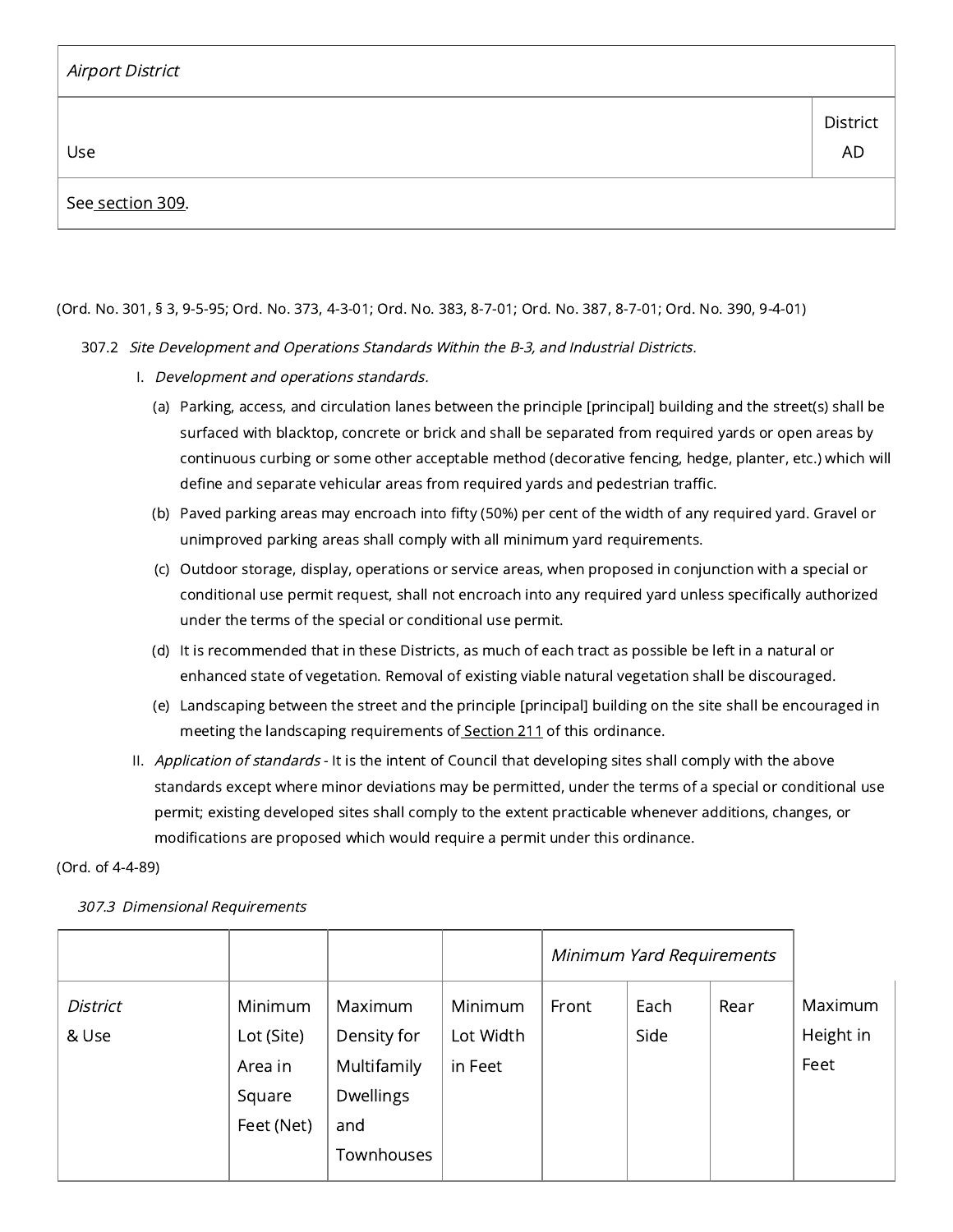| $R-20A$                                       |        |           |        |        |         |    |    |
|-----------------------------------------------|--------|-----------|--------|--------|---------|----|----|
| -single-family<br>dwelling                    | 15,000 | <b>NA</b> | 75     | 30     | 10      | 25 | 35 |
| -manufactured<br>home on individual<br>lot    | 15,000 | <b>NA</b> | 75     | 30     | 10      | 25 | 35 |
| -other building                               | 15,000 | <b>NA</b> | 75     | 30     | 10      | 25 | 35 |
| $R-10$                                        |        |           |        |        |         |    |    |
| -single-family<br>dwelling                    | 10,000 | <b>NA</b> | 75     | 30     | 10      | 25 | 35 |
| -other allowable<br>building                  | 7,500  | <b>NA</b> | 70     | 25     | 10      | 20 | 35 |
| $R - 8$                                       |        |           |        |        |         |    |    |
| -single-family<br>dwelling                    | 8,000  | <b>NA</b> | 70     | 30     | 10      | 25 | 35 |
| -two-family dwelling                          | 10,000 | <b>NA</b> | 70     | 30     | 10      | 25 | 35 |
| -multi-family<br>dwellings and<br>townhouses* |        |           |        |        |         |    |    |
| -other building                               | 10,000 | <b>NA</b> | $70\,$ | $30\,$ | 10      | 25 | 35 |
| $R-6$                                         |        |           |        |        |         |    |    |
| -single-family<br>dwelling                    | 6,000  | <b>NA</b> | 60     | 25     | $\,8\,$ | 15 | 35 |
| -two-family dwelling                          | 9,000  | NA        | 70     | 25     | $\,8\,$ | 15 | 35 |

٦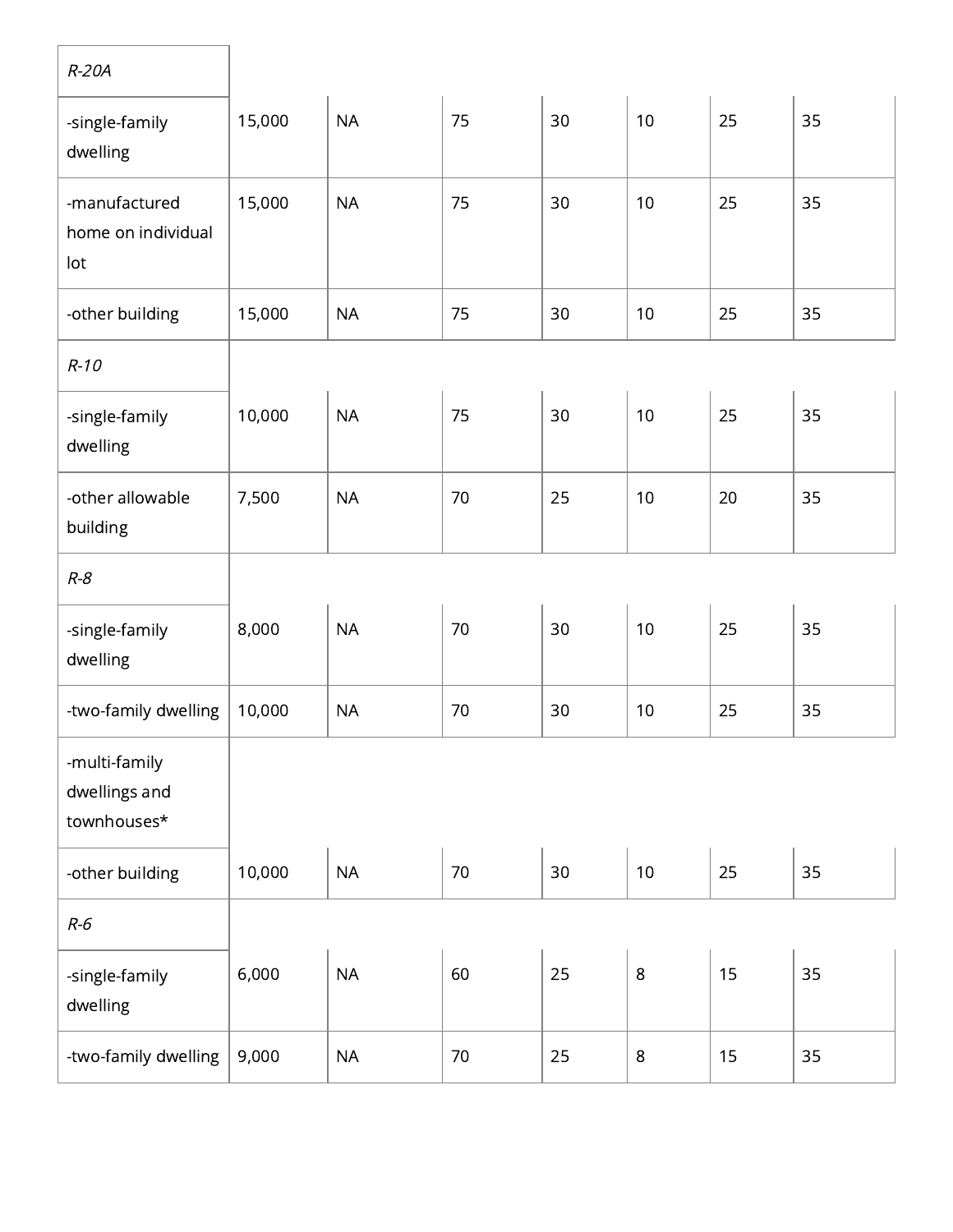| -multi-family<br>dwellings and<br>townhouses*                                                                                                       |                   |           |    |    |                |    |    |  |  |  |
|-----------------------------------------------------------------------------------------------------------------------------------------------------|-------------------|-----------|----|----|----------------|----|----|--|--|--|
| -other building                                                                                                                                     | 6,000             | <b>NA</b> | 60 | 25 | 8              | 15 | 35 |  |  |  |
| NOTE: All Johnston County Health and Environmental Health Department requirements must be met in<br>addition to the requirements of this ordinance. |                   |           |    |    |                |    |    |  |  |  |
| PLEASE SEE SECTION 203.2 FOR PROVISIONS REGARDING CORNER LOTS.                                                                                      |                   |           |    |    |                |    |    |  |  |  |
| $R$ - $MH$                                                                                                                                          |                   |           |    |    |                |    |    |  |  |  |
| -single-family<br>dwelling                                                                                                                          | 7,500             | <b>NA</b> | 70 | 25 | 10             | 20 | 35 |  |  |  |
| -two-family dwelling                                                                                                                                | 7,500             | <b>NA</b> | 70 | 25 | 10             | 20 | 35 |  |  |  |
| -multi-family<br>dwellings and<br>townhouses*                                                                                                       |                   |           |    |    |                |    |    |  |  |  |
| -manufactured<br>home on individual<br>lot                                                                                                          | 7,500             | <b>NA</b> | 70 | 25 | 10             | 20 | 35 |  |  |  |
| -other building                                                                                                                                     | 7,500             | <b>NA</b> | 70 | 25 | 10             | 20 | 35 |  |  |  |
| 0&1                                                                                                                                                 |                   |           |    |    |                |    |    |  |  |  |
| -single-family<br>dwelling                                                                                                                          | 6,000             | <b>NA</b> | 60 | 25 | 8              | 15 | 35 |  |  |  |
| -two-family dwelling                                                                                                                                | 9,000             | <b>NA</b> | 70 | 25 | $\,8\,$        | 15 | 35 |  |  |  |
| -multi-family<br>dwellings and<br>townhouses*                                                                                                       |                   |           |    |    |                |    |    |  |  |  |
| -loft or studio<br>apartment                                                                                                                        | see Sec.<br>710.3 | <b>NA</b> | 60 | 25 | $8\phantom{1}$ | 15 | 35 |  |  |  |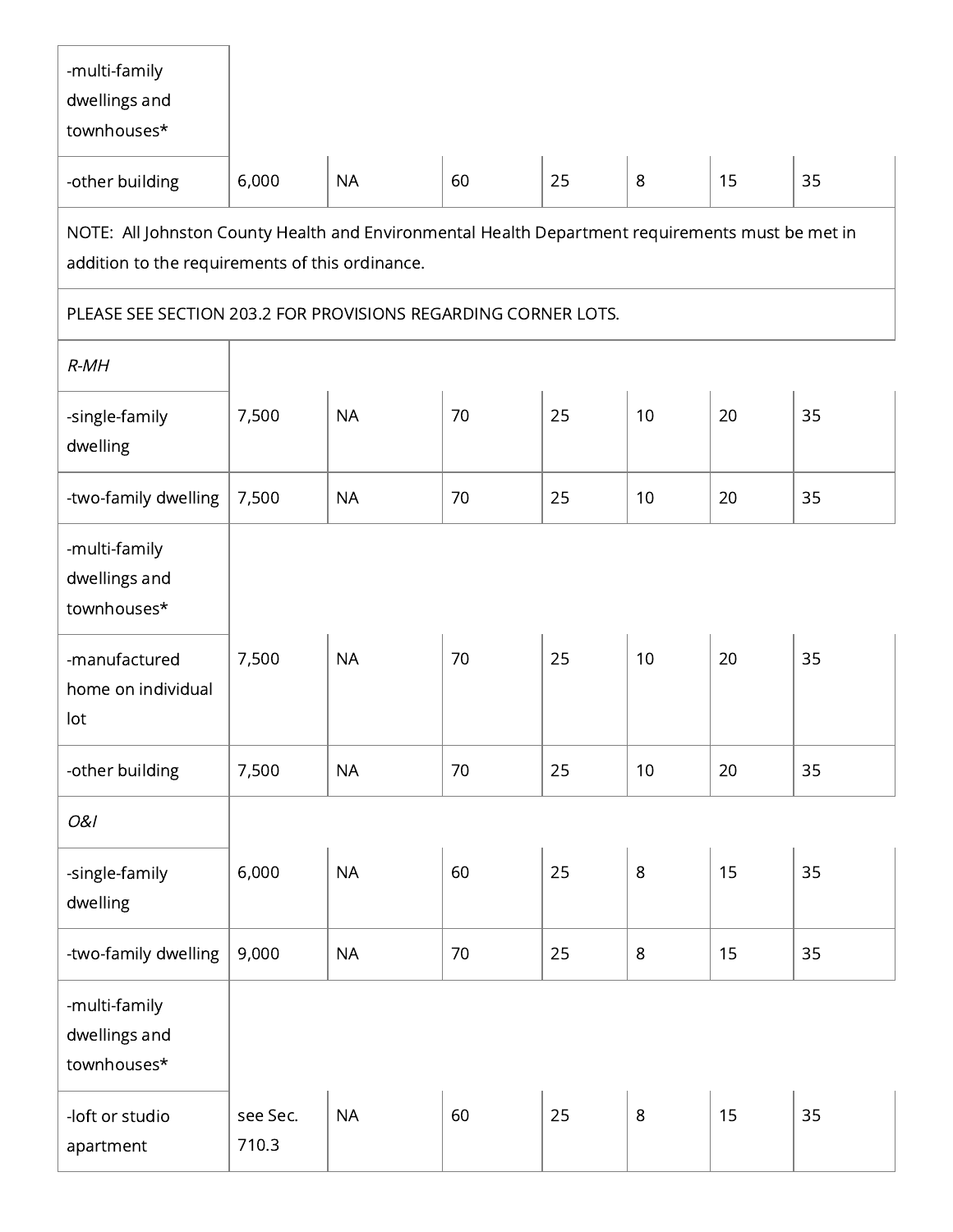| -other building              | 6,000             | <b>NA</b> | 60 | 25               | $8\,$        | 15             | 35 |
|------------------------------|-------------------|-----------|----|------------------|--------------|----------------|----|
| $B-1$                        |                   |           |    |                  |              |                |    |
| -multi-family<br>dwelling    | <b>NA</b>         | <b>NA</b> | 20 | $\overline{0}$   | $\star\star$ | $\overline{0}$ | 40 |
| -loft or studio<br>apartment | see Sec.<br>710.3 | <b>NA</b> | 20 | $\boldsymbol{0}$ | $\star\star$ | $\overline{0}$ | 40 |
| -other building or<br>use    | <b>NA</b>         | <b>NA</b> | 20 | $\mathbf 0$      | $\star\star$ | $\overline{0}$ | 40 |
|                              |                   |           |    |                  |              |                |    |

\*For provisions dealing with multi-family and townhouse development, see section 710.3.

NOTE: All Johnston County Health and Environmental Health Department requirements must be met in addition to the requirements of this ordinance.

\*For provisions dealing with multi-family and townhouse development, see section 710.3.

\*\*None required, provided however, that if a side yard is provided, it shall be at least eight (8) feet wide.PLEASE SEE SECTION 203.2 FOR PROVISIONS REGARDING CORNER LOTS.

(Ord. No. 310, § 1, 1-2-96; Ord. No. 381, 7-10-01)

| $B-2$                                      |                   |           |     |                |                |                |    |
|--------------------------------------------|-------------------|-----------|-----|----------------|----------------|----------------|----|
| -single-family dwelling                    | 6,000             | <b>NA</b> | 60  | 25             | 8              | 15             | 40 |
| -two-family dwelling                       | 9,000             | <b>NA</b> | 60  | 25             | 8              | 15             | 40 |
| -multi-family dwellings<br>and townhouses* |                   |           |     |                |                |                |    |
| -loft or studio<br>apartment               | See Sec.<br>710.3 | <b>NA</b> | 60  | $\overline{0}$ | $\overline{0}$ | $\overline{0}$ | 40 |
| -major shopping<br>center                  | 12,000            | N/A       | 200 | 100/50***      | 50             | 50             | 40 |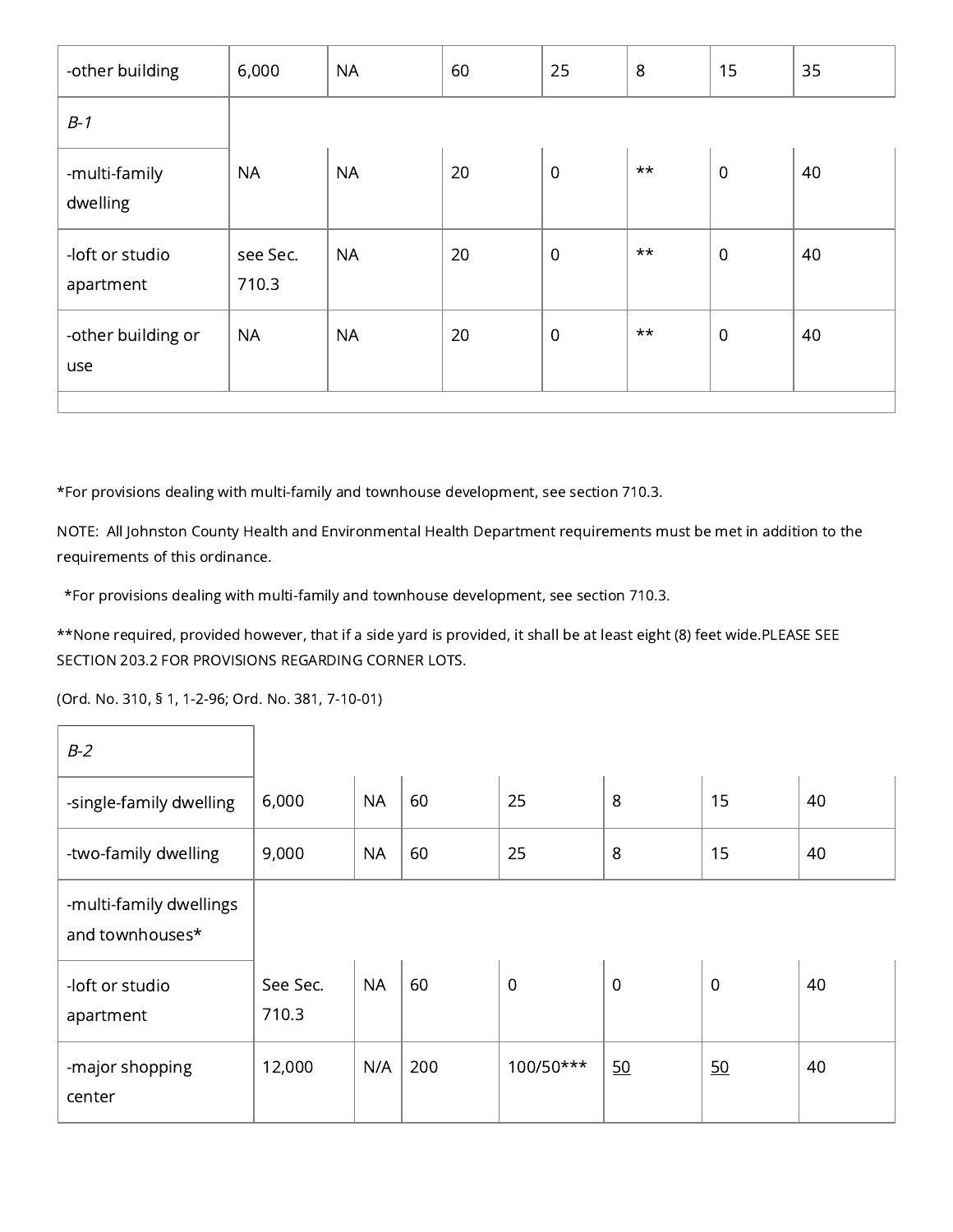| -minor shopping<br>center | 12,000          | N/A       | 125 | 50/35***  | $15***$ | 25 | 40 |
|---------------------------|-----------------|-----------|-----|-----------|---------|----|----|
| -other building or use    | 12,000          | <b>NA</b> | 125 | 20        | $8***$  | 15 | 40 |
| $B-3$                     |                 |           |     |           |         |    |    |
| -major shopping<br>center | 12,000          | N/A       | 200 | 100/50*** | 50      | 50 | 40 |
| -minor shopping<br>center | 12,000          | N/A       | 125 | 50/35***  | $15***$ | 25 | 40 |
| -other building or use    | 12,000          | <b>NA</b> | 125 | $50/35**$ | $15***$ | 25 | 40 |
| Industrial                | 20,000          | <b>NA</b> | 150 | 50        | 25      | 40 | 40 |
| <b>Airport District</b>   | See<br>Sec. 309 |           |     |           |         |    |    |

NOTE: All Johnston County Health and Environmental Health Department requirements must be met in addition to the requirements of this ordinance.

\*For provisions dealing with multi-family and townhouse developments, see section 710.3.

\*\*Fifty (50′) feet whenever front or corner side yard frontage is on an arterial or collector street; thirty-five (35′) feet when frontage is on a lower street classification.

\*\*\*One hundred (100') feet whenever front or corner side yard frontage is on an arterial or collector street; fifty (50') feet when frontage is on a lower street classification.

PLEASE SEE SECTION 203.2 FOR PROVISIONS REGARDING CORNER LOTS.

(Ord. of 4-4-89; Ord. of 3-5-91, § 5; Ord. No. 301, § 4, 9-5-95; Ord. No. 335, 11-11-97; Ord. No. 370, 2-6-01)

307.4 *Special use districts.* A Special Use District corresponds to each of the other districts authorized in this ordinance. It is recognized that certain types of zoning districts would be inappropriate at particular locations in the absence of special conditions. Where the applicant desires property to be rezoned to such a district in such situations, the Special Use District is a means by which such special conditions can be imposed in the furtherance of the purposes of this ordinance. The Special Use District classification will be considered in response to a petition by the owners of all of the property to be included. If, for any reason, any condition imposed pursuant to these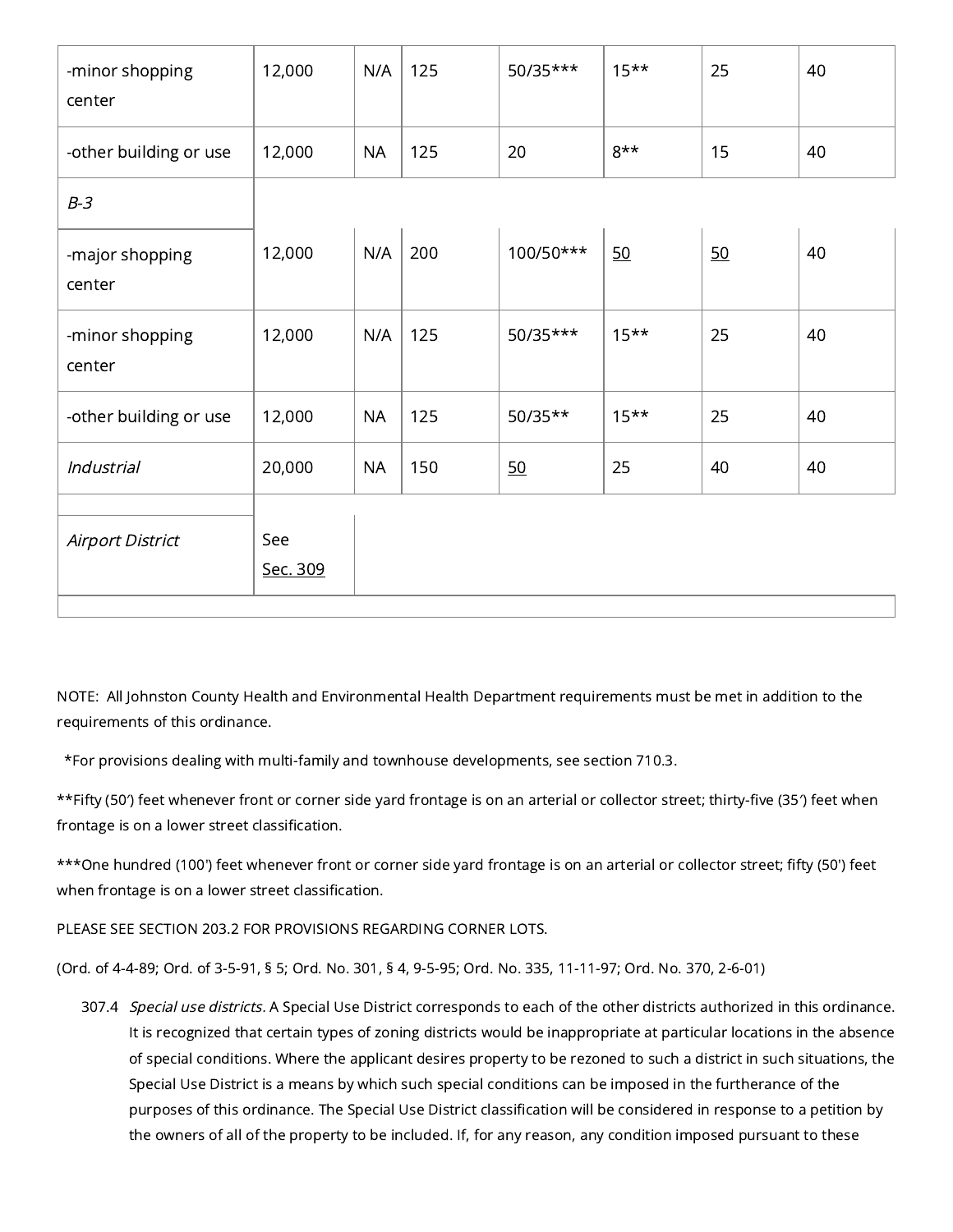regulations is found to be illegal or invalid, or if the applicant should fail to accept any condition, it is the intent of this ordinance that the authorization of such Special Use Permit shall be null and void and of no effect and that proceedings be instituted to rezone the property to its previous zoning classification.

Within a Special Use District, only those uses authorized by this ordinance as permitted, conditional, or special uses within the zoning district with which the Special Use District corresponds shall be permitted, and all other requirements of the corresponding district and other requirements of this ordinance shall be met. If the use would be a conditional or special use in the corresponding district, all of the requirements in [Section](https://library.municode.com/) 710 for all special or conditional uses and the applicable special or conditional use shall be met. In addition, within a Special Use District, no use shall be permitted except pursuant to a Special Use Permit authorized by the Town Board of Commissioners which shall specify the use or uses authorized. The Special Use Permit may further specify conditions based on the issues raised concerning Special Uses in [Section](https://library.municode.com/) 710 of this ordinance and any other reasonable and appropriate conditions.

The authorization of a special use in the district shall preclude any requirement for obtaining a Conditional Use Permit from the Board of Adjustment.

Section 308. - Water supply watershed protection.

- 308.1 Purpose. The purpose of this article is to regulate development and land use activities in a manner which will limit exposure of water supply watersheds to pollution. Sources of pollution include leachate from septic tank nitrification fields, storm water runoff, accidental spillage from residential, commercial, and industrial activities, and discharge of process and cooling water, among others.
- As required by the Water Supply Watershed Protection Act of 1989, the State of North Carolina has reclassified each of the state's drinking water supply watersheds to its most appropriate classification. The Neuse River watershed is classified as "WS-IV" which are protected water supply watersheds which are generally moderate to highly developed. Water Supply Watershed protection is a proactive approach to the preservation and treatment of drinking water supplies rather than a reactive approach of treatment prior to consumption.
- 308.2 Authority. Statutory authority for this section is derived from North Carolina General Statutes Chapter 160A-381, and Chapter 143, [Article](https://library.municode.com/) 21.
- 308.3 Jurisdiction. The regulations established shall apply within areas designated as a Public Water Supply Watershed by the North Carolina Environmental Management Commission and the boundaries of the watershed areas shall be as noted on a map adopted in conjunction with these regulations.
- 308.4 Standards. The standards of both the Water Supply Watershed Protection Overlay Districts and the underlying zoning district shall apply. Where these standards differ, the standards of the Overlay Districts shall govern.
- 308.5 Definitions.

Agricultural Use. The use of waters for stock watering, irrigation, and other farm purposes.

Animal Unit. A unit of measurement developed by the U.S. Environmental Protection Agency that is used to compare different types of animal operations.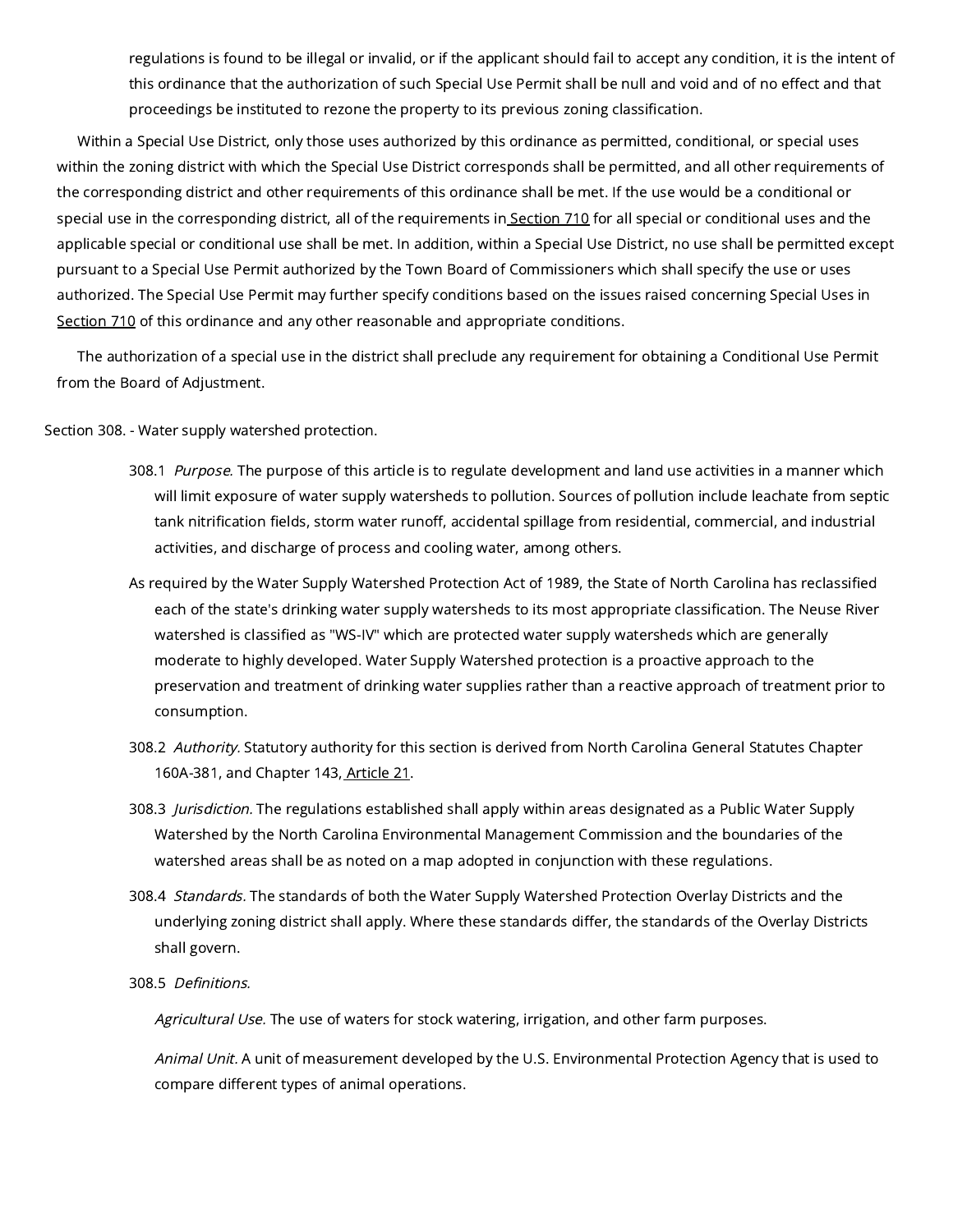Best Management Practices (BMP). A structural or nonstructural management-based practice used singularly or in combination to reduce nonpoint source inputs to receiving waters in order to achieve water quality protection goals.

Buffer. An area of natural or planted vegetation through which stormwater runoff flows in a diffuse manner so that the runoff does not become channelized and which provides for infiltration of the runoff and filtering of pollutants. The buffer is measured landward from the normal pool elevation of impounded structures and from the bank of each side of streams or rivers.

Built-upon area. Built-upon areas shall include that portion of a development project that is covered by impervious or partially impervious cover including buildings, pavement, gravel roads, recreation facilities (e.g. tennis courts), etc. (Note: Wooden slatted decks and the water area of a swimming pool are considered pervious.)

Composting facility. A facility in which only stumps, limbs, leaves, grass and untreated wood collected from land clearing or landscaping operations is deposited.

Critical area. The area adjacent to the water supply intake where risk associated with pollution is greater than from the remaining portions of the watershed. The critical area shall extend one (1) mile from the water supply intake or to ridge line of the watershed, whichever comes first.

Development. Any land disturbing activity which adds to or changes the amount of impervious or partially impervious cover on a land area or which otherwise decreases the infiltration of precipitation into the soil.

Discharging landfill. A facility with liners, monitoring equipment and other measures to detect and prevent leachate from entering the environment and in which the leachate is treated on site and discharged to a receiving stream.

Existing development. Those projects that are built or those projects that at a minimum have established a vested right as established under the provisions of Article VII, [Section](https://library.municode.com/) 713 of this Code [appendix].

Hazardous material. Any substance listed as such in: SARA [section](https://library.municode.com/) 302, Extremely Hazardous Substances, CERCLA Hazardous Substances, or Section 311 of CWA (oil and hazardous substances).

Industrial development. Any non-residential development that requires an NPDES permit for an industrial discharge and/or requires the use or storage of any hazardous material for the purpose of manufacturing, assembling, finishing, cleaning or developing any product or commodity.

Landfill. A facility for the disposal of solid waste on land in a sanitary manner in accordance with Chapter 130A Article 9 of the N.C. General Statutes. For the purpose of this ordinance this term does not include composting facilities.

Non-residential development. All development other than residential development, agriculture and silviculture.

Protected area. The remaining portion of a WS-IV Watershed exclusive of the critical area.

Residential development. Buildings for residence such as attached and detached single-family dwellings, apartment complexes, condominiums, townhouses, etc. and their associated outbuildings such as garages, storage buildings, gazebos, etc. and customary home occupations.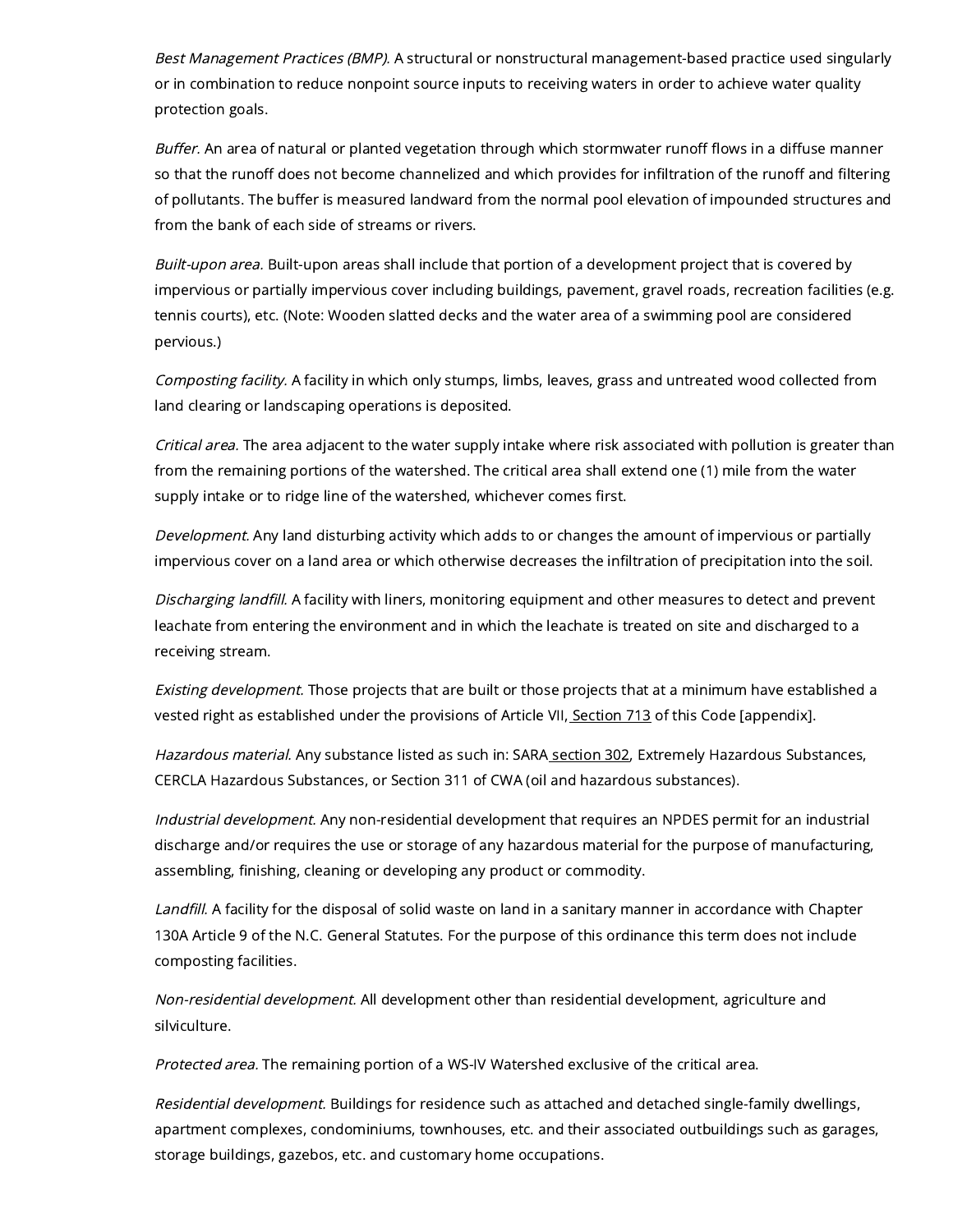Single-family residential. Any development where: (1) no building contains more than one (1) dwelling unit, (2) every dwelling unit is on a separate lot, and (3) where no lot contains more than one (1) dwelling unit.

Street (road). A right-of-way for vehicular traffic which affords the principal means of access to abutting properties.

Toxic substance. Any substance or combination of substances (including disease causing agents), which after discharge and upon exposure, ingestion, inhalation, or assimilation into any organism, either directly from the environment or indirectly by ingestion through food chains, has the potential to cause death, disease, behavioral abnormalities, cancer, genetic mutations, physiological malfunctions (including malfunctions or suppression on reproduction or growth) or physical deformation in such organisms or their off spring or other adverse health effects.

Variance (major). A variance that results in either of the following:

- (1) The complete waiver of a management requirement.
- (2) The relaxation, by a factor more than ten (10) percent of any requirement that takes the form of a numerical standard.

Variance (minor). A variance that does not qualify as a major variance.

Water dependent structure. Any structure for which the use requires access to or proximity to or citing within surface waters to fulfill its basic purpose, such as boat ramps, boat houses, docks and bulkheads. Ancillary facilities such as restaurants, outlets for boat supplies, parking lots and commercial boat storage areas are not water dependent structures.

Watershed. The entire land area within the Town of Smithfield's planning jurisdiction which contributes surface drainage to the water supply intake of the Water Treatment Plant.

- 308.6 Establishment of Watershed Areas. For the purposes of this Section, the Town of Smithfield and its extraterritorial jurisdiction are divided into the following Water Supply Watershed Protection Overlay Districts:
	- (a) WS-IV-CA—Critical Area Overlay District.
	- (b) WS-IV-PA—Protected Area Overlay District.
- 308.7 Development Regulations. The following regulations shall apply within the WS-IV-CA and WS-IV-PA Districts:

308.7.1 WS-IV-CA—Critical Area Overlay District.

- (1) Allowed Uses:
	- (a) Agricultural uses subject to the provisions of the Food Security Act of 1985 and the Food, Agriculture, Conservation, and Trade Act of 1990. Agriculture activities conducted after January 1, 1993 shall maintain a minimum ten (10) foot vegetative buffer, or equivalent control as determined by the Soil and Water Conversation Commission, along all perennial waters indicated on the most recent versions of USGS 1:24,000 scale topographic or as determined by other reliable sources. Animal operations greater than one hundred (100) animal units shall employ Best Management Practices by July 1, 1994 recommended by the Soil and Water Conversation Commission.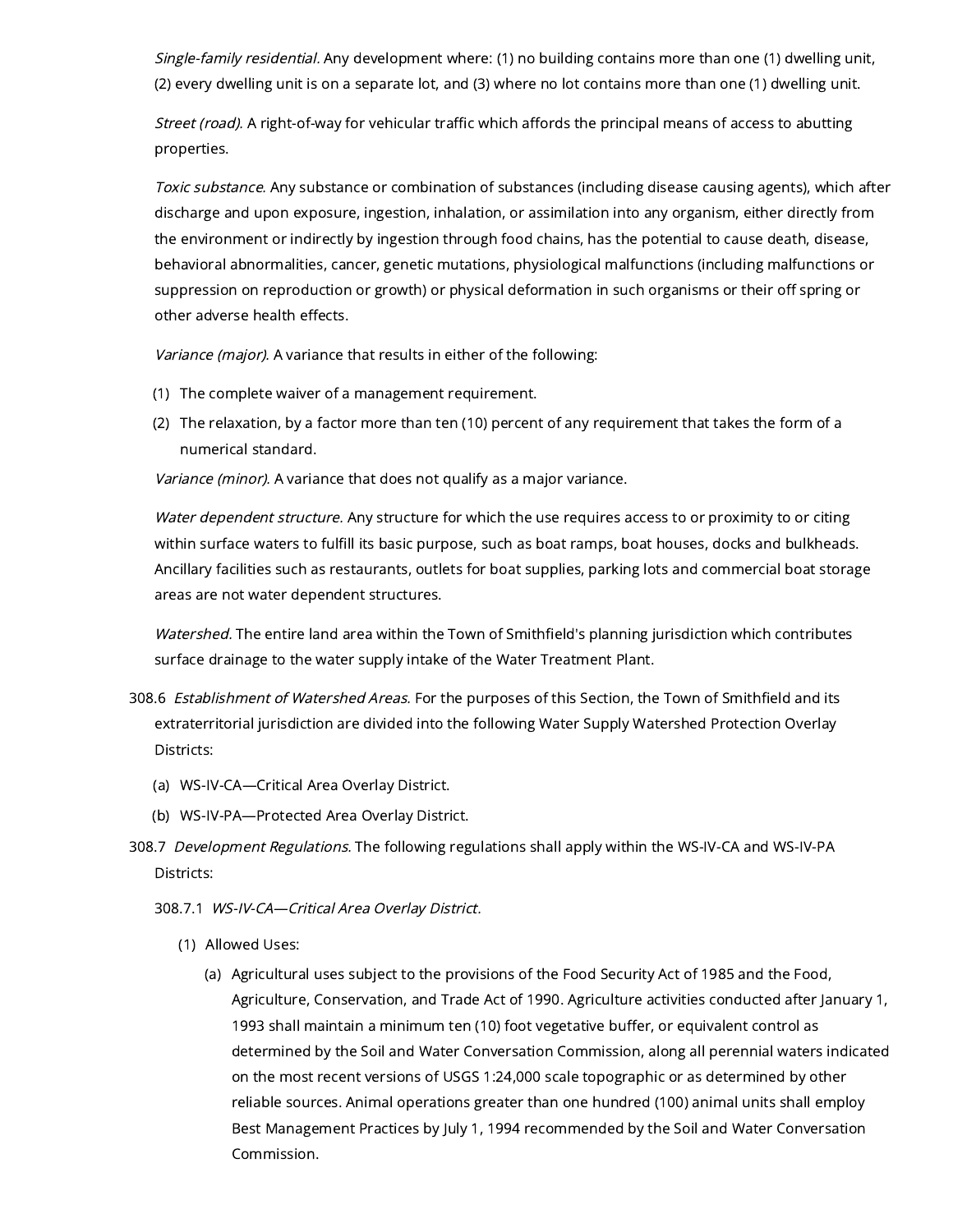- (b) Silviculture, subject to the provisions of the Forest Practices Guidelines Related to Water Quality.
- (c) Residential uses.
- (d) Expansions to existing non-residential development in accordance with Subsection 308.9
- (2) Density and Built-upon Limits:
	- (a) Single-Family Residential—Where neither public water and sewer are available, the minimum lot size shall be forty thousand (40,000) square feet, or as determined by the Johnston County Division of Environmental Health. Where either public water or sewer, or both, are available, the minimum lot size shall be one-half (½) acre or twenty-one thousand seven hundred eighty (21,780) square feet.
	- (b) All Other Residential Development—Development shall not exceed twenty-four (24) percent built upon area on a project by project basis. For the purpose of calculating the built upon area, total project area shall include the gross acreage in the tract on which the project is to be developed.
- 308.7.2 WS-IV-PA—Protected Area Overlay District.
	- (1) Allowed Uses:
		- (a) Agriculture, subject to the provisions of the Food Security Act of 1985 and the Food, Agricultural, Conservation, and Trade Act of 1990.
		- (b) Silviculture, subject to the provisions of the Forest Practices Guidelines Related to Water Quality.
		- (c) Residential Development.
		- (d) Non-residential development, excluding storage of toxic and hazardous materials unless a spill containment plan is implemented.
	- (2) Density and Built-upon Limits:
		- (a) Single-Family Residential—Where neither public water or sewer are available, the minimum lot size shall be forty thousand (40,000) square feet or as determined by the Johnston County Division of Environmental Health. Where either public water or sewer, or both, are available, the minimum lot size shall be one-half (½) acre or twenty-one thousand seven hundred eighty (21,780) square feet.
		- (b) All other Residential and Non-Residential Development—Development shall not exceed twentyfour (24) percent built-upon area on a project by project basis. For the purpose of calculating the built upon area, total project area shall include the gross acreage in the tract on which the project is to be developed.
- 308.8 Buffer Areas Required. For all new development activities proposed within the WS-IV-CA or WS-IV-PA Districts, a minimum fifty (50) foot vegetative buffer is required adjacent to all perennial waters as indicated on the most recent versions of USGS 1:24,000 (7.5 minute) scale topographic maps or as determined by other reliable sources. Vegetation within such buffers shall remain undisturbed except as may be necessary to accommodate any of the following uses:
	- (1) Boat docks, ramps, piers, or similar structures;
	- (2) Reconstruction, rehabilitation, or restoration of structures listed on the National Register of Historic Places;
	- (3) Roads, provided they cross the buffer at a horizontal angle of at least sixty (60) degrees;
	- (4) Other public projects, where no practical alternative exists.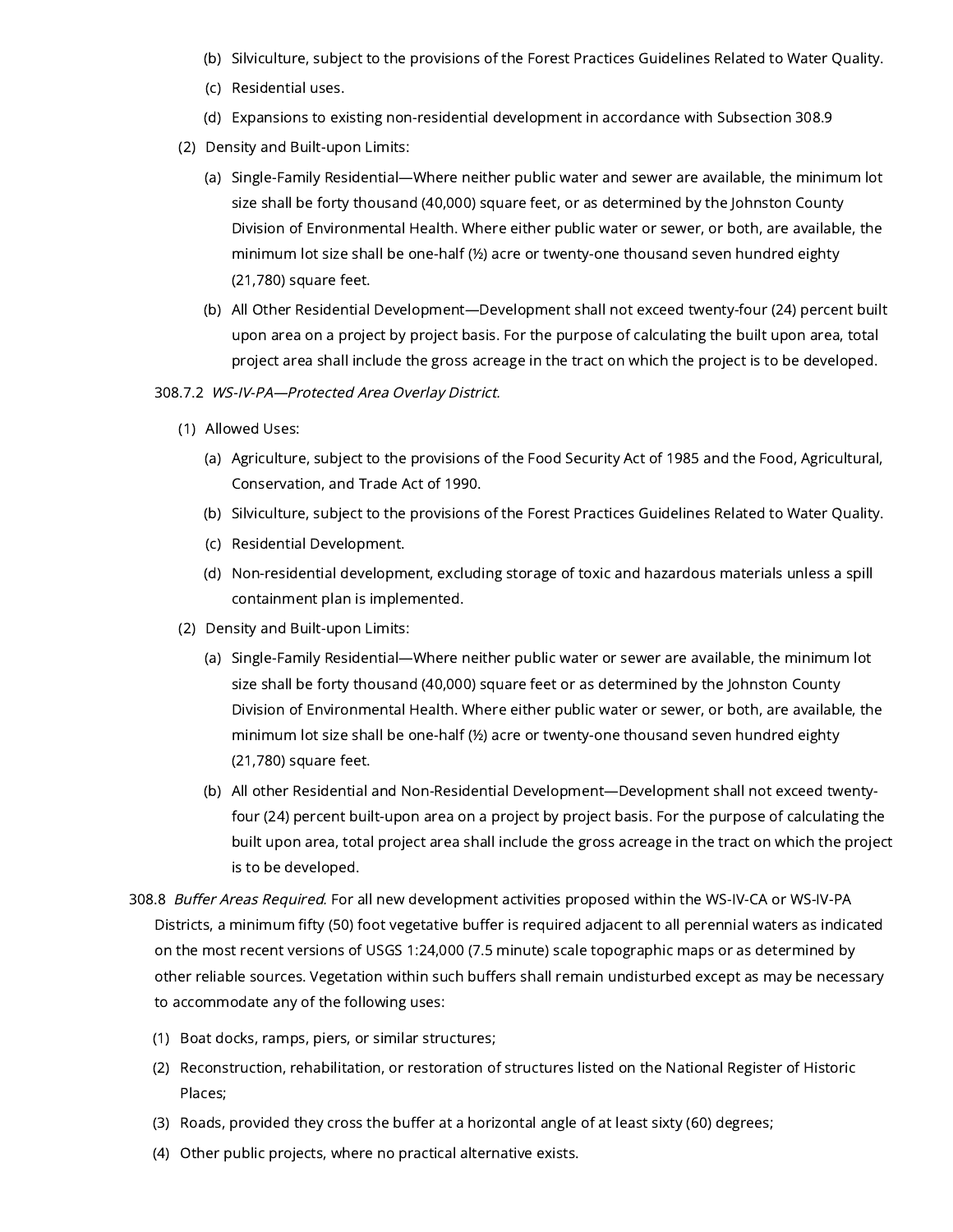- 308.9 Existing Single-Family Development Exempt. Existing Single-Family Dwelling Units or proposed additions or expansions to existing Single-Family Dwelling Units shall be exempt from these regulations.
- 308.10 Other Existing Development. Existing Development as defined herein (other than single-family residential development) which does not currently comply with these provisions, may be continued and maintained without penalty. Proposed expansions to structures classified as existing development, including nonresidential development within the Critical Area, which would qualify as permitted uses within the underlying zoning district may be allowed but shall be required to comply fully with these requirements. The existing built-upon area shall not be required to be included when calculating permissible density.
- 308.11 Existing Vacant Lots. Existing vacant lots, for which plats or deeds have been recorded in the Johnston County Register of Deeds office prior to the adoption of these regulations, may be used for any of the permissible uses allowed in the watershed area in which it is located, provided that whenever two (2) or more contiguous residential lots of record are in single ownership at any time after the adoption of this ordinance and such lots individually have less area than the minimum requirements for residential purposes for the watershed area in which such lots are located, then such lots shall be considered as a single property for the purpose of compliance with these requirements.
- 308.12 Occupied Lots. Lots occupied for residential purposes at the effective date of these regulations may continue to be used, provided that whenever two (2) or more contiguous lots of record, one (1) of which is occupied, are in single ownership on the effective date of these regulations, and such lots individually or together have less area than required by the minimum standards, then such lots shall be considered as a single property for the purpose of compliance with these requirements.
- 308.13 Swale Street Systems. Within the WS-IV-CA and WS-IV-PA Districts, the Town Council may authorize development which would utilize a swale rather than a curb and gutter street system provided such streets are designed and constructed in accordance with the NCDOT Division of Highways manual entitled "Minimum Constructions Standards for Subdivision Roads," as amended, or its successor document, for the classification of street proposed. Additionally, Best Management Practices (BMPs) as prescribed in the NCDOT manual "Water Supply Watershed Best Management Practices" shall be utilized for all new roadway construction within watershed areas.
- 308.14 Planned Unit Developments within Watershed Areas. For Planned Unit Developments proposed within water supply watershed areas, development densities shall comply with the regulations established under this section in lieu of the development densities set forth for Planned Unit Developments in Article VII, [Section](https://library.municode.com/) 710, Subsection 710.3 of this Code.
- 308.15 Variances. Whenever an application is filed for a variance to the provisions contained in this section the town shall notify the other local governments having jurisdiction within the watershed and any entity using the water supply for consumption purposes to allow these parties an opportunity to comment on the application.

The Board of Adjustment shall conduct a hearing on the application in accordance with the procedures established under this ordinance. The Board of Adjustment shall have the power to authorize, in specific cases, minor variances, as defined herein, from the terms of this section as will not be contrary to the public interest.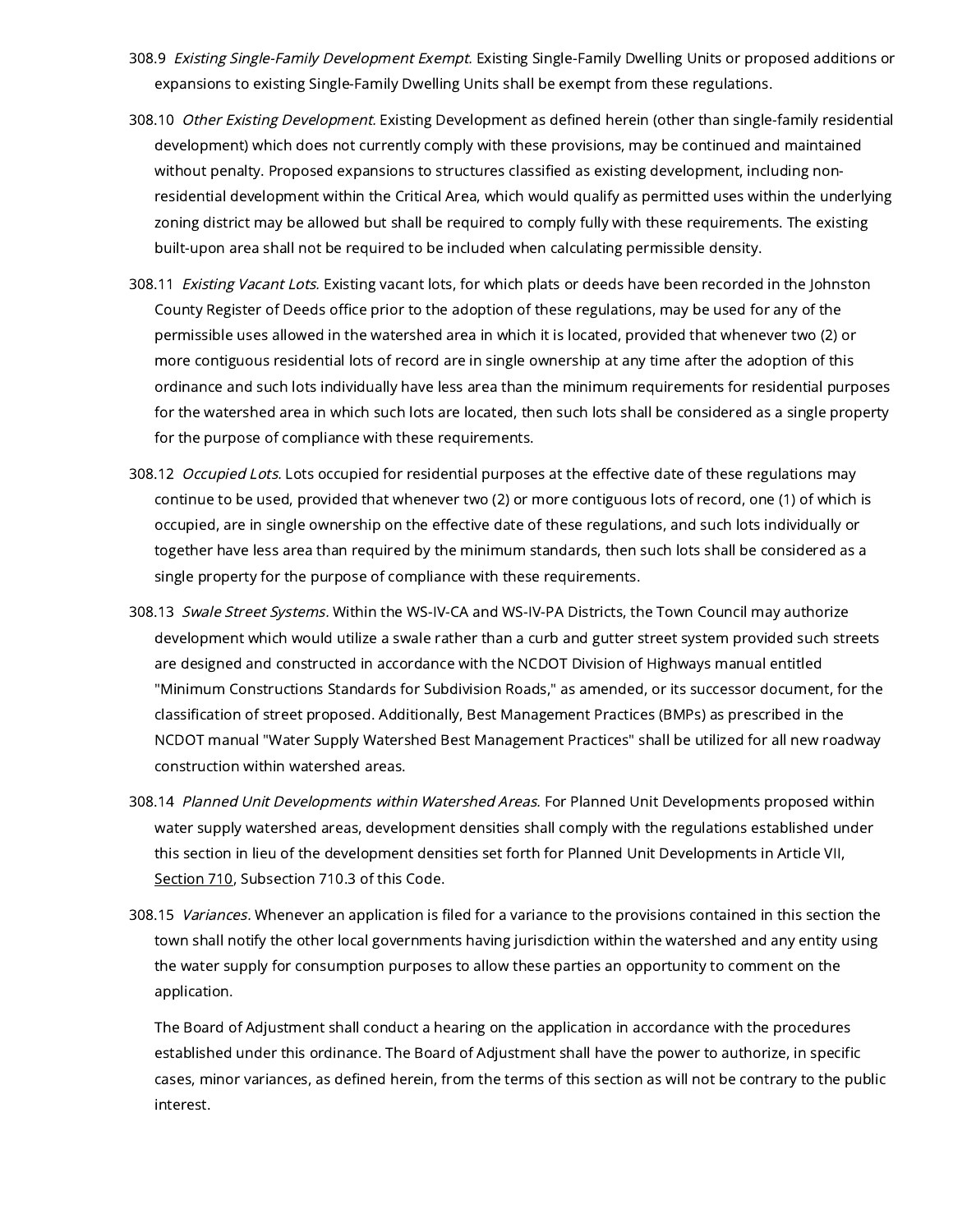If the application for a variance calls for the granting of a major variance, as defined herein, and if the Board of Adjustment decides in favor of granting the variance, a preliminary record of the hearing shall be prepared within thirty (30) days. The preliminary record shall include:

- (1) The variance application;
- (2) The hearing notices;
- (3) The evidence presented;
- (4) Proposed findings and exceptions.
- (5) The proposed decision, including any conditions proposed to be added to the permit.

The preliminary record shall be sent to the EMC for review as follows:

- (1) If the EMC concludes from the preliminary record that the variance qualifies as a major variance and that (a) the property owner can secure no reasonable return from nor make any practical use of the property unless the proposed variance is granted, and (b) the variance, if granted, will not result in a threat to the water supply, then the EMC shall approve the variance as proposed or approve the proposed variance with conditions.
- (2) If the EMC concludes from the preliminary record that the variance qualifies as a major variance and that (a) the property owner can secure a reasonable return from or make a practical use of the property without the variance or (b) the variance, if granted, will result in a serious threat to the water supply, then the EMC shall deny approval of the variance as proposed.

The EMC shall prepare a final Commission decision relative to the proposed variance and transmit it to the Board of Adjustment. The Board shall advise the applicant for the proposed variance of the EMC's final decision.

A record of all variances granted during a calendar year shall be transmitted to the Division of Environmental Management on or before January [1](https://library.municode.com/)st of the following year. (Ord. of 12-7-93(4),  $\underline{51}$ 

- 308.16 Amendments to Water Supply Watershed Protection Regulations. The Town Council may, on its own motion or upon a properly filed petition, amend, supplement, or modify the watershed regulations set forth under this section in accordance with the procedures established under Article VIII of this Code [appendix], provided that no amendments shall be adopted which shall cause these regulations to violate the minimum watershed protection rules adopted by the North Carolina Environmental Management Commission. All amendments shall subsequently be filed with the North Carolina Division of Environmental Management, the North Carolina Division of Environmental Health, and the North Carolina Division of Community Assistance.
- 308.17 Summary of Water Supply Watershed Protection Rules. The following table summarizes the Water Supply Watershed Protection Regulations contained herein, which were adopted by the Smithfield Town Council on May 4, 1993; to become effective and in force from that day forward.

| Summary of Water Supply Watershed Protection Rules |
|----------------------------------------------------|
|----------------------------------------------------|

|   |             | Classification Dischargers Residential NonresidentialSludge | Landfills | Hazardous | Sewer |
|---|-------------|-------------------------------------------------------------|-----------|-----------|-------|
|   | Density     | Development Application                                     |           | Materials | Lines |
|   | Low Density |                                                             |           |           |       |
|   | Option      |                                                             |           |           |       |
| . |             |                                                             |           |           |       |

WS-IV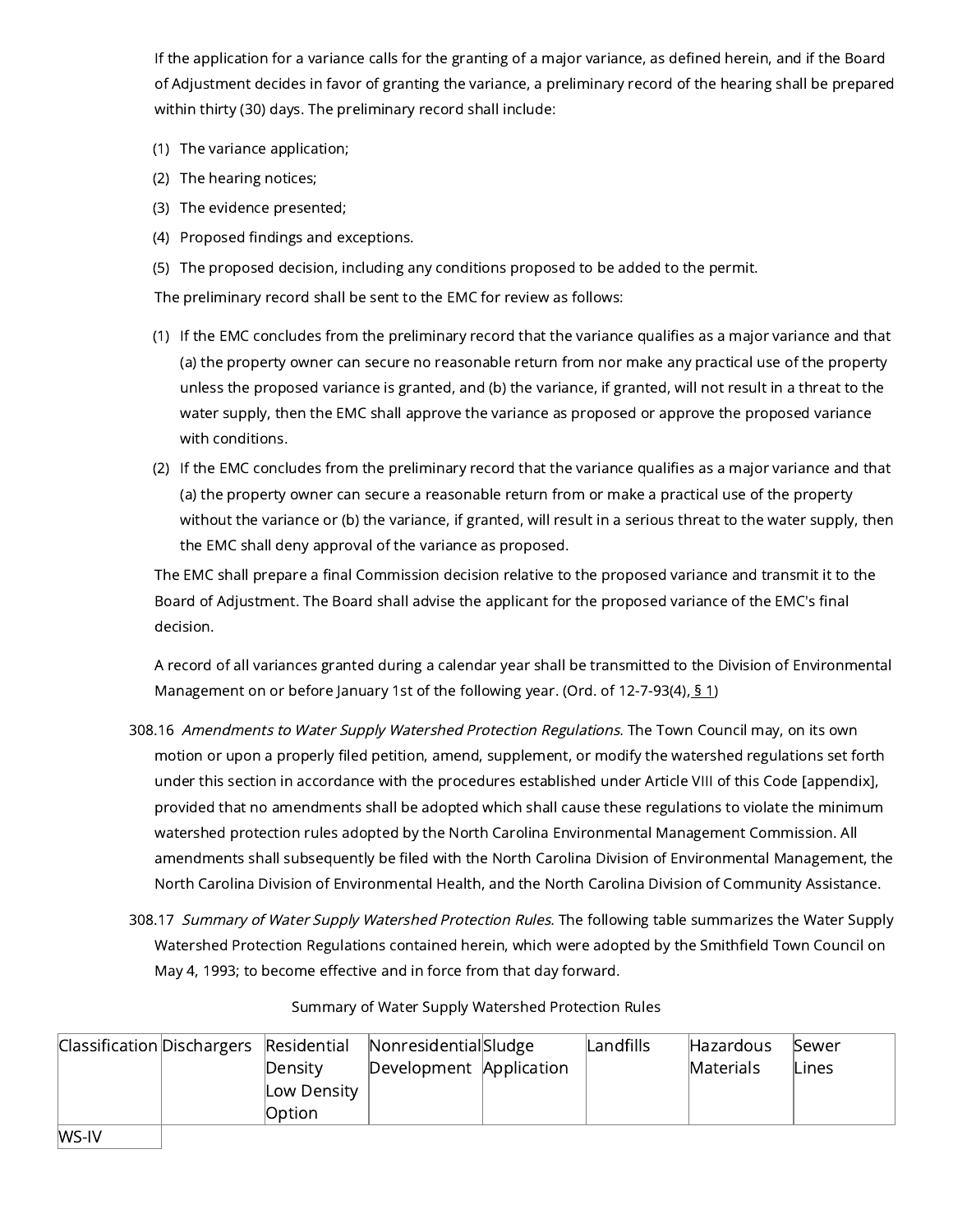| Critical  | None.       | $2du/1ac**$ | No new      | None | lNone.      | lNone.        | Allow |
|-----------|-------------|-------------|-------------|------|-------------|---------------|-------|
| larea     |             |             | development |      |             |               |       |
| Protected | Domestic    | Same        | Allow       | None | <b>None</b> | Inventory     | Allow |
| larea     | land        |             | maximum     |      |             | spill/failure |       |
|           | lindustrial |             | 24%         |      |             |               |       |
|           |             |             | built- upon |      |             |               |       |

Notes:

\*\*;hg;Minimum lot size where either public water or sewer is not available shall be forty thousand (40,000) square feet.

\*;hg;Critical area is one (1) mile draining to river intake or to the ridgeline, whichever is greatest.

\*;hg;Protected area is ten (10) miles upstream draining to river intake or to the ridgeline, whichever is greatest.

\*;hg;For residential and nonresidential development, a minimum buffer width of fifty (50) feet shall be provided adjacent to all perennial waters.

\*;hg;Spill containment structures are required for new industry where hazardous materials are used, stored, or manufactured.

\*;hg;Storm water control structures shall not be employed within the critical or protected portion of the watershed as a means to exceed the minimum criteria established herein.

\*;hg;Agricultural activities are subject to provisions of the Food Security Act of 1985 and the Food, Agriculture, Conservation and Trade Act of 1990. In critical area agricultural activities must maintain a ten-foot vegetated buffer or equivalent control. Animal operations with greater than one hundred (100) animals must use BMPs as determined by the soil and water conservation commission.

\*;hg;Forestry activities are subject to the provisions of the forest practices guidelines related to water quality (15A NCAC 1I .0101-.0209).

\*;hg;The department of transportation must use BMPs as described in their document, "Water Supply Watershed Best Management Practices."

\*;hg;Swale street systems constructed in accordance with NCDOT standards may be permissible within the critical and protected areas.

(Ord. of 5-4-93(4), § 2; Ord. of 12-7-93(4), § 2)

# Section 309. - Airport district.

309.1 Purpose. The purpose of the provisions contained in this article is to ensure the appropriate location, design, construction, and maintenance of land uses compatible with air transportation facilities and to further ensure that the public health and welfare are protected from safety, noise and related factors associated with such facilities.

# 309.2 Permitted uses.

All uses not specifically permitted in the table below shall be expressly prohibited: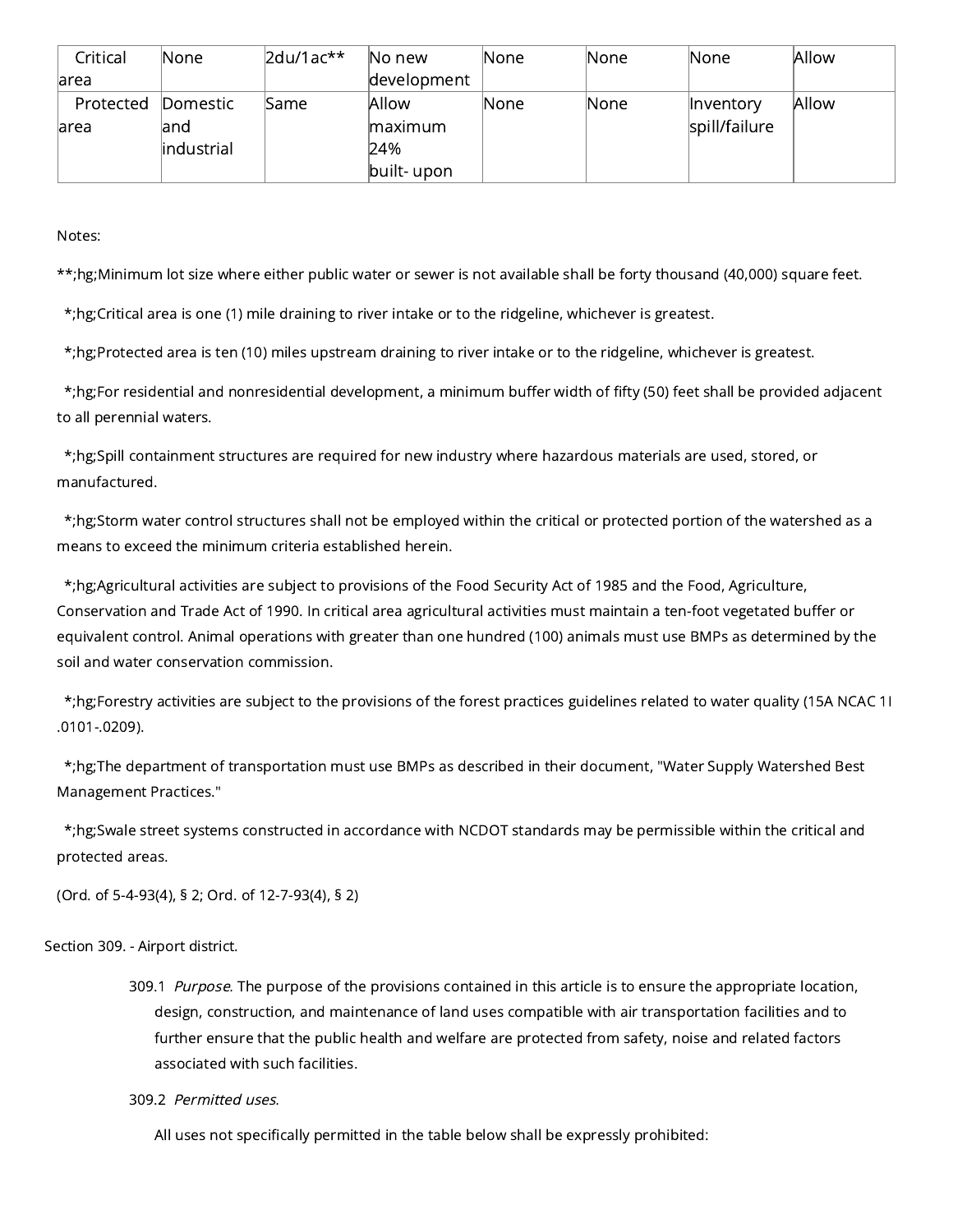Agricultural and forestry uses

Warehousing, distribution centers (except explosives, petroleum, or other incendiary matter)

Industrial uses as specified in the table of permitted uses for the industrial district

Professional offices

Office complexes as permitted under [section](https://library.municode.com/) 209 of this Code

Single-family residence on an existing individual lot meeting the minimum dimensional requirements of this article

Manufactured home, class A, on an existing individual lot meeting the minimum dimensional requirements of this article

Accessory uses as permitted under [section](https://library.municode.com/) 206 of this Code.

309.3 Dimensional requirements.

Minimum lot size Five acres Minimum lot width 400 feet Maximum building height 40 feet

The minimum yard requirements of the industrial district shall apply for all permitted uses.

- 309.4 Lighting standards. All outdoor lighting shall be shielded in such a manner that no direct glare from the light source can be seen from above. This restriction shall not apply to warning lights required to be installed in towers, tall buildings, or as otherwise may be required by the Federal Aviation Administration to mark obstructions for aircraft.
- 309.5 Off-street parking and loading requirements. Off-street parking and loading spaces of sufficient number to provide for vehicles customarily associated with each building or use shall be provided in accordance with article IV of this Code.
- 309.6 *Utility requirements.* Water supply and sewage disposal plans shall be approved by the Town of Smithfield, the Johnston County Health Department, or appropriate state agency, as may be applicable, prior to the issuance of any land use permit within the airport district.
- 309.7 Storage of flammable substances. Within the airport district, all flammable liquids, gases, or other dangerous chemicals shall be stored underground to reduce the risk of hazard in the event of an airplane crash. Aboveground fuel tanks serving residential uses as permitted under this article shall be exempt from these provisions.

(Ord. No. 301, § 5, 9-5-95)

Section 310. - Downtown Overlay District (DOD).